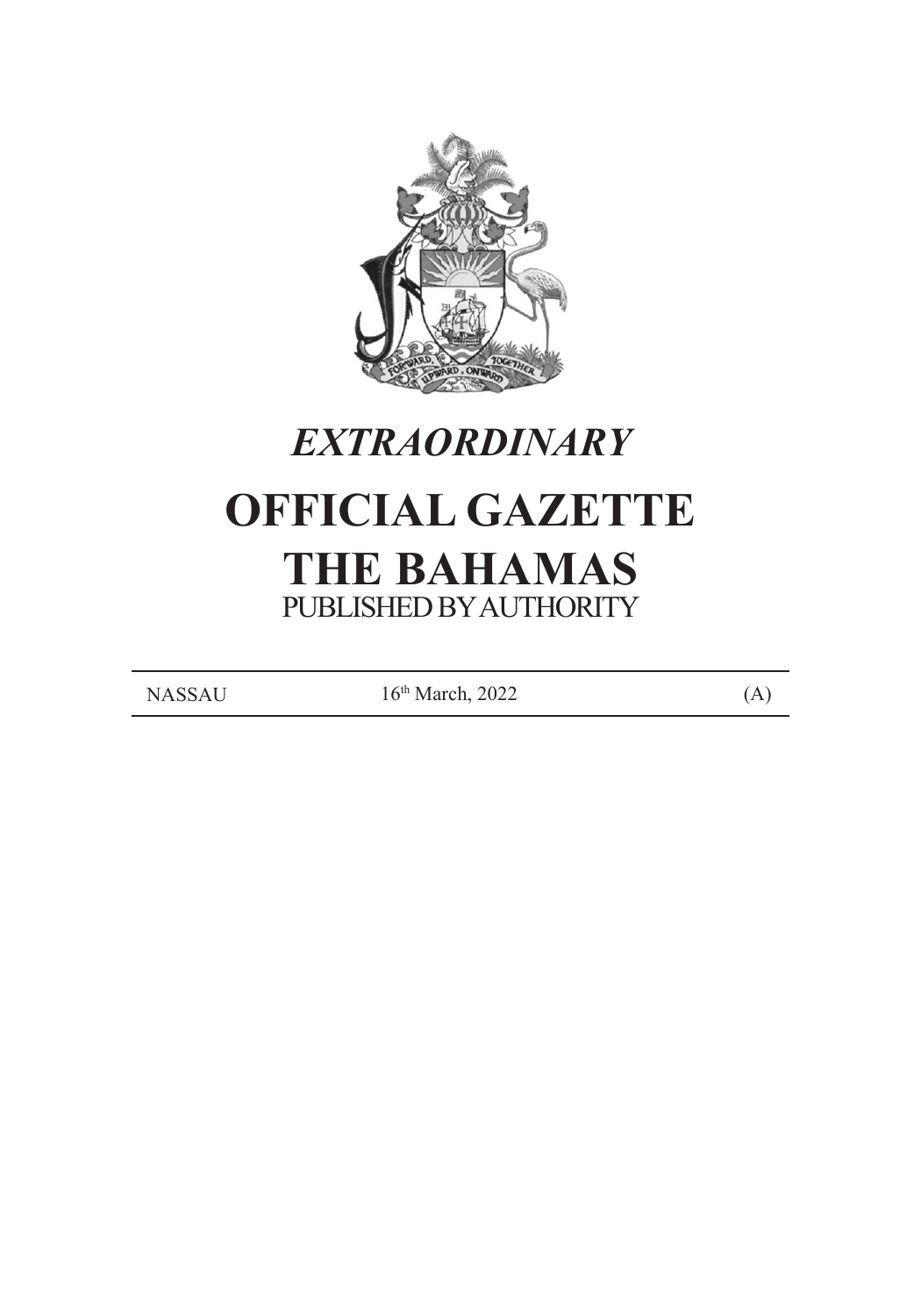# **DIGITAL ASSETS AND REGISTERED EXCHANGES (ANTI-MONEY LAUNDERING, COUNTERING FINANCING OF TERRORISM AND COUNTERING FINANCING OF PROLIFERATION) RULES, 2022**

# **Arrangement of Rules**

**Rule**

| 1.<br>2.         |                                                                                                    |                         |
|------------------|----------------------------------------------------------------------------------------------------|-------------------------|
|                  | <b>PART II - RISK RATING DUTY OF REGISTRANT</b>                                                    | $\overline{\mathbf{4}}$ |
| 3.               |                                                                                                    |                         |
|                  | <b>PART III - INTERNAL CONTROLS</b><br><u> 1980 - Johann Barnett, fransk politik (</u>             | 6                       |
| $\overline{4}$ . |                                                                                                    |                         |
| 5.               |                                                                                                    |                         |
| 6.               |                                                                                                    |                         |
| 7.               |                                                                                                    |                         |
|                  | <b>PART IV – VERIFICATION OF CUSTOMER IDENTITY</b>                                                 | 8                       |
| 8.               |                                                                                                    |                         |
| 9.               |                                                                                                    |                         |
| 10.              |                                                                                                    |                         |
| 11.              |                                                                                                    |                         |
| 12.              |                                                                                                    |                         |
| 13.              |                                                                                                    |                         |
| 14.              |                                                                                                    |                         |
| 15.              |                                                                                                    |                         |
| 16.              |                                                                                                    |                         |
| 17.              |                                                                                                    |                         |
| 18.              |                                                                                                    |                         |
|                  | <b>PART V - RECORD KEEPING</b>                                                                     | 20                      |
| 19.              |                                                                                                    |                         |
| 20.              |                                                                                                    |                         |
| 21.              |                                                                                                    |                         |
|                  | <b>PART VI - MISCELLANEOUS</b><br><u> 1989 - Johann Barn, mars ar breithinn ar chuid ann an t-</u> | 22                      |
| 22.              |                                                                                                    |                         |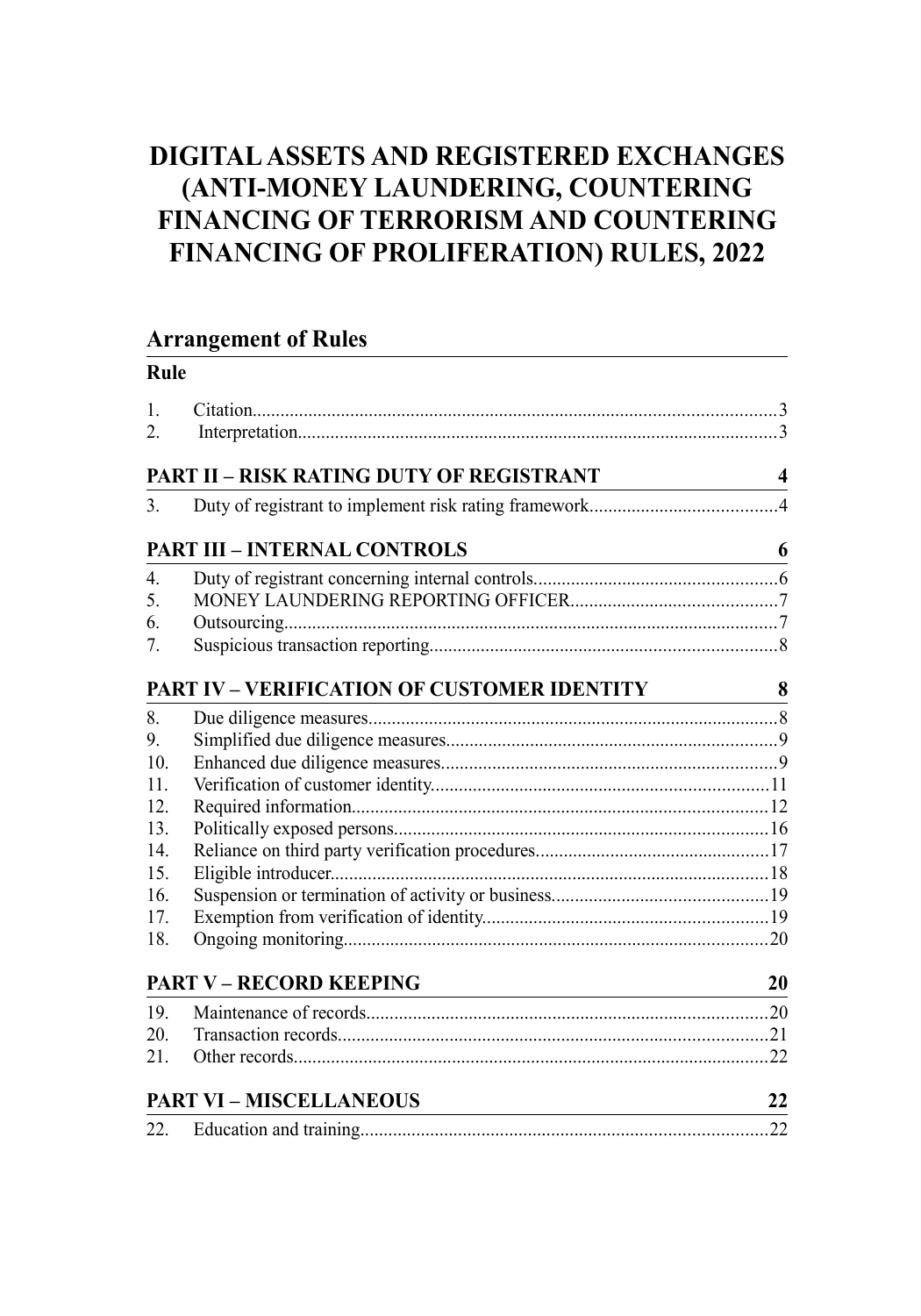

# **MINISTRY OF FINANCE 2020 DIGITAL ASSETS AND REGISTERED EXCHANGES ACT (NO. 28 OF 2020) 2020**

S.I. No. 32 of 2022

# **DIGITAL ASSETS AND REGISTERED EXCHANGES (ANTI-MONEY LAUNDERING, COUNTERING FINANCING OF TERRORISM AND COUNTERING FINANCING OF PROLIFERATION) RULES, 2022**

The Securities Commission of The Bahamas, in exercise of the powers conferred by section 50 of the Digital Assets and Registered Exchanges Act 2020 (*No. 28 of 2020*) makes the following Rules –

#### **1. Citation.**

These Rules may be cited as the Digital Assets and Registered Exchanges (Anti-**1. Citation.** Money Laundering, Countering Financing of Terrorism and Countering Financing of Proliferation) Rules, 2022.

#### **2. Interpretation.** Financing of Proliferation) Rules, 2022.

In these Rules-

- "Act" means the Digital Assets and Registered Exchanges Act, 2020 (*No*. **28 of 2020**);
	- "beneficial owner" has the meaning specified in the Register of Beneficial Ownership Act, 2018 (*No. 38 of 2018*);
	- "Commission" means the Securities Commission of The Bahamas as continued under Part II of the Securities Industry Act, 2011 (*No. 10*)  $of 2011$ ).
	- "digital assets" has the meaning specified in section 2 of the Act;

Transaction Reporting Act, 2018 (*No. 5 of 2018*);

"financial institution" has the meaning specified in the Financial Transaction Reporting Act, 2018 (*No. 5 of 2018*);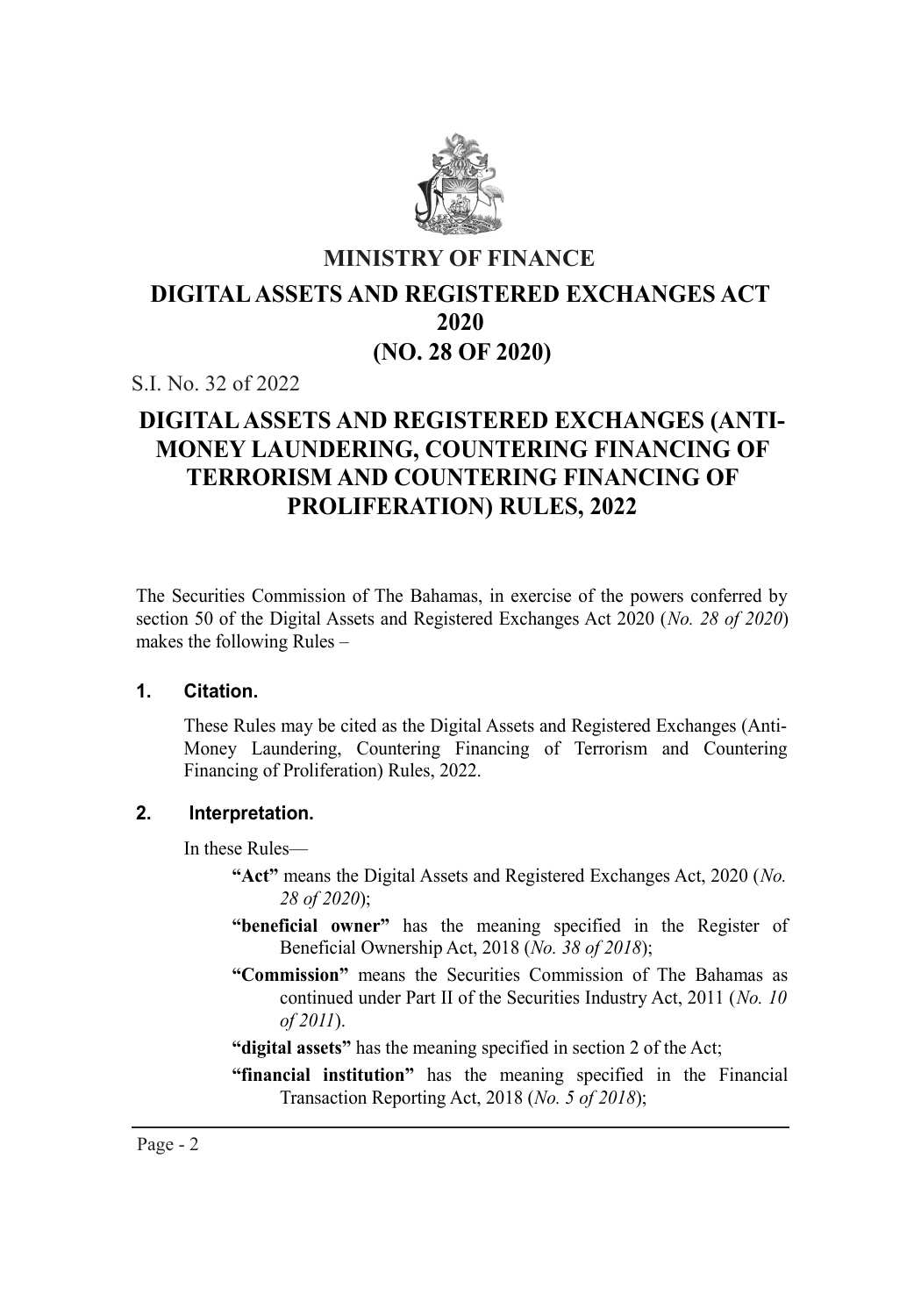- **"financing of proliferation"** means the financing of proliferation of weapons of mass destruction specified in section 9 of the Anti-Terrorism Act, 2018 (*No. 27 of 2018*);
- **"identified risks"** has the meaning specified in the Proceeds of Crime Act, 2018 (*No. 4 of 2018*);
- **"key personnel"** means senior management or other key employees who effectively manage the business of a registrant;
- **"Money Laundering Reporting Officer"** or **"MLRO"** means the person appointed pursuant to regulation 5 of the Financial Intelligence (Transactions Reporting) Regulations, 2001 (*S.I. No. 7 of 2001*);
- **"occasional transactions"** has the meaning specified in the Financial Transactions Reporting Regulations, 2018 (*S.I. No. 5 of 2018*);
- **"registrant"** means a person registered under the Act;
- **"senior management"** means an officer or employee of a registrant with sufficient knowledge and seniority to make decisions affecting the registrant's risk exposure and need not involve a member of the board or directors and includes a person responsible for compliance or duly authorised to bind the registrant.

# **PART II – RISK RATING DUTY OF REGISTRANT**

#### **3. Duty of registrant to implement risk rating framework.**

- (1) Every registrant shall implement a risk rating framework which assesses and identifies –
	- (a) the risk profile of each customer;
	- (b) its own risk profile in relation to the countries or jurisdictions in which it operates;
	- (c) the risk profile associated with its own business practices, products, services, transactions and delivery channels;
	- (d) the nature and extent of risks related to the registrant's non-face-toface business relationships; and
	- (e) the nature and extent of risks related to the registrant's business activities that permit customers to receive payments from unknown or unassociated third parties.
- (2) The risk rating framework shall be approved by the registrant's senior management based on the scope of the registrant's activities, and shall be designed to—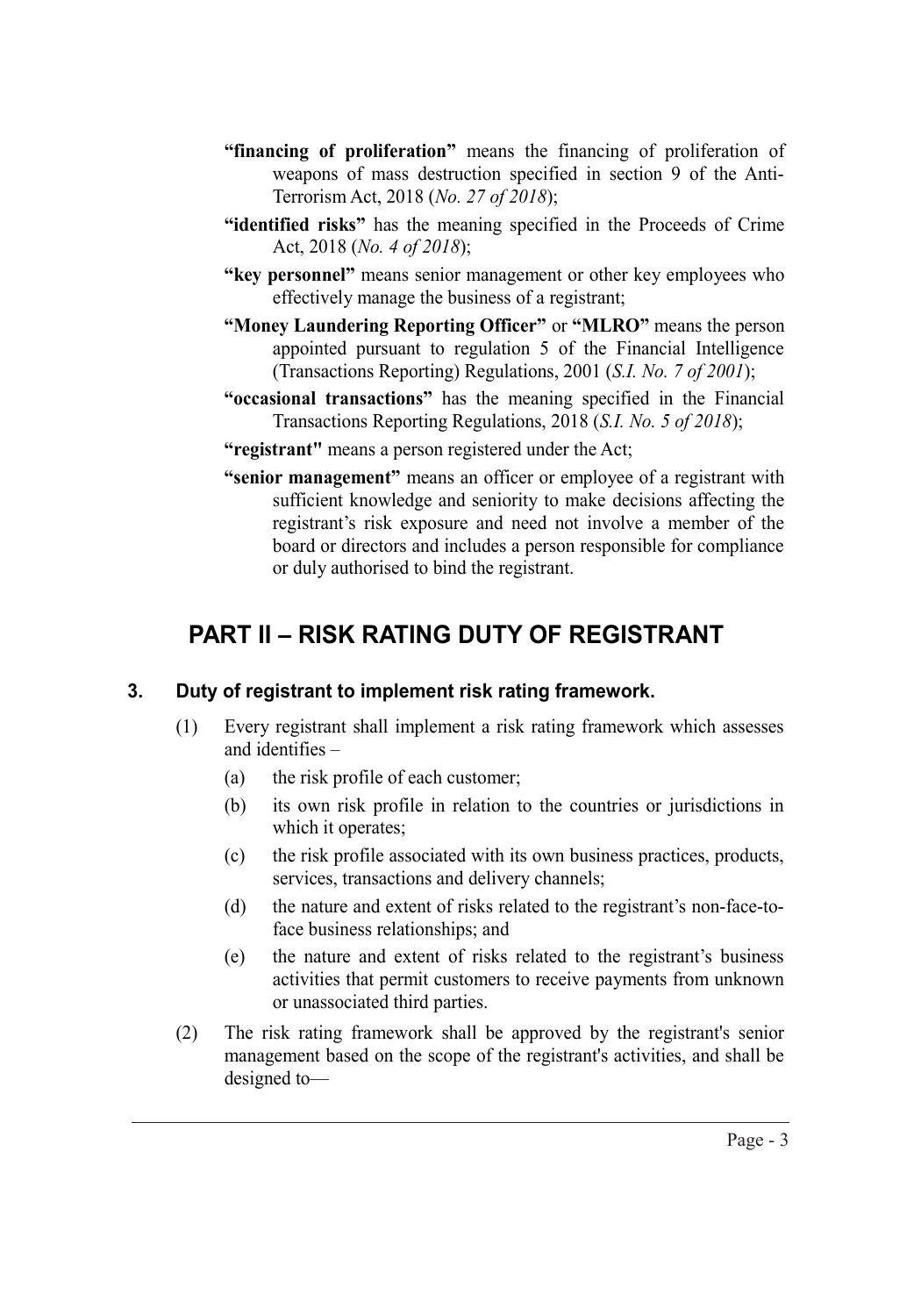- (a) take appropriate measures to continuously identify, measure, manage, and mitigate identified current and emerging risks;
- (b) take account of any risk assessment carried out at the national level and any regulatory guidance issued by the Commission;
- (c) categorize customer relationships and products to identify the level of risk associated with each customer relationship or product;
- (d) categorize customer relationships and products to take account of risk factors related to the particular customer relationship or product, including—
	- (i) customer type or profession;
	- (ii) country of domicile;
	- (iii) complexity of ownership;
	- (iv) complexity of legal structure;
	- (v) source of business;
	- (vi) type of assets;
	- (vii) type, size and volume of transactions;
	- (viii) level of cash transactions;
	- (ix) non-face-to-face Know Your Customer document submission; and
	- (x) adherence to customer activity profile;
- (e) address which level of management can approve a decision for the registrant to enter into customer relationships at the various levels of risk rating categories;
- (f) establish Know Your Customer and due diligence information requirements appropriate for the risk profile of the customer relationship or product;
- (g) require the periodic review of the customer relationship or product to—
	- (i) ensure that the categorizations are current and appropriate; and
	- (ii) enable the registrant to determine whether any adjustment should be made to the risk rating;
- (h) require the re-categorization of a customer relationship or product offered by the registrant in the event of a change in the risk profile of a customer relationship or product;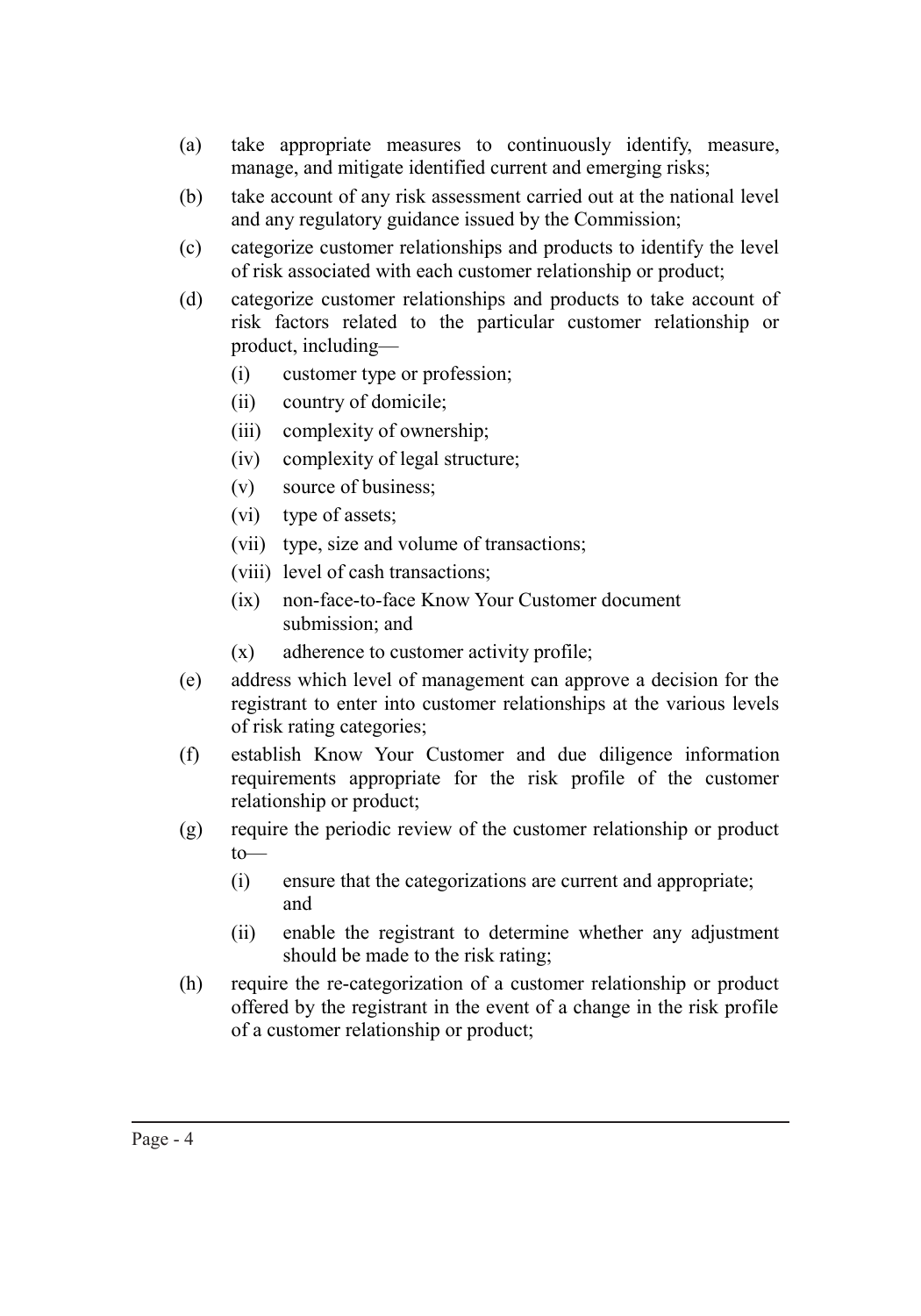- (i) require the documentation of the basis for the risk rating applied to a customer relationship or product and of any changes in the risk rating of particular customer relationship or product;
- (j) mitigate any additional risks due to the cross-border nature of a transaction, particularly where the transaction takes place in a jurisdiction which could reduce the registrant's ability of oversight and the application of effective anti-money laundering, countering the financing of terrorism and countering the financing of proliferation controls;
- (k) identify and mitigate potential risks arising from products, services or activities, provided to or by anonymous or private sources including, but not limited to, unhosted wallets, the darknet and blacklisted addresses, particularly where the risk rating is high or where the type, size and volume of transactions is substantial.
- (3) A registrant shall assess the risk profile of each new customer and carry out a risk assessment of each new product, business practice or technology prior to establishing a business relationship with such customer or introducing such product, business practice or technology.
- (4) The outcome of each customer or product risk assessment conducted shall be documented and retained as part of the registrant's document keeping requirements.
- (5) A registrant's risk rating framework shall be subject to review by the Commission.

# **PART III – INTERNAL CONTROLS**

# **4. Duty of registrant concerning internal controls.**

- (1) A registrant shall implement internal control policies and procedures for the prevention, detection, and disclosure of identified risks associated with money laundering and the financing of terrorism and the financing of proliferation, in accordance with the Financial Transactions Reporting Act,  $2018^1$  and—
	- (a) document and track financial crime typologies specific to digital assets;
	- (b) have a MLRO approved by the Commission; and

1 (*S.I. No. 5 of 2018*)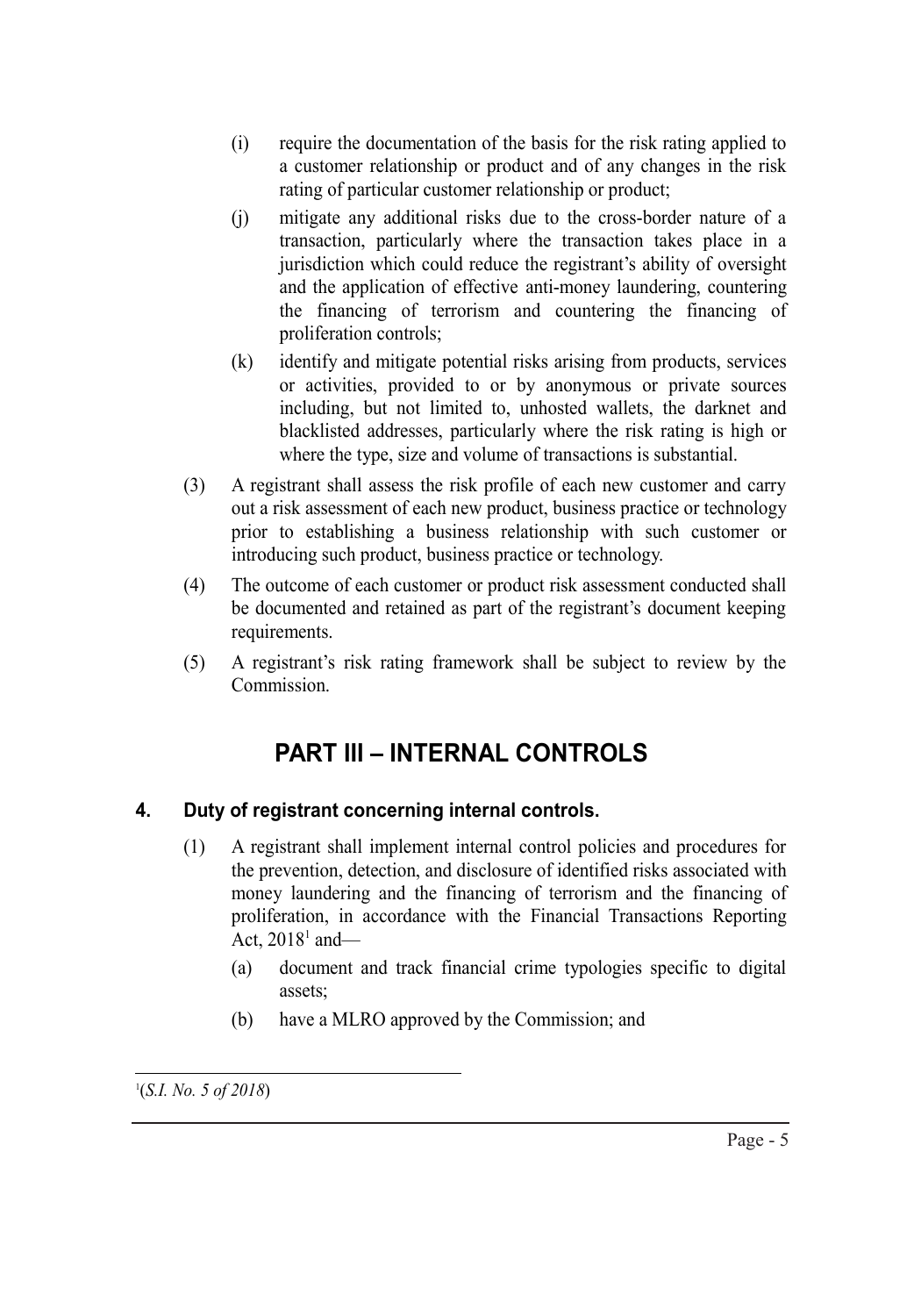- (c) verify, on a regular basis, compliance with internal policies, procedures, and controls relating to money laundering and the financing of terrorism and the financing of proliferation activities.
- (2) A registrant shall comply with the provisions of the Financial Transactions Reporting (Wire Transfers) Regulations, 2018<sup>2</sup> and ensure proper internal controls are in place.
- (3) A registrant shall ensure it understands its operating processes and procedures, regularly verifies their integrity, and accounts for identified money laundering and the financing of terrorism and the financing of proliferation risks.

# **5. MONEY LAUNDERING REPORTING OFFICER.**

- (1) A MLRO shall—
	- (a) if an individual, be sufficiently senior in the organizational structure of the registrant's business operations to exercise the necessary authority to carry out their functions and duties;
	- (b) if a legal person, is approved under the Act to provide outsourced services as a MLRO;
	- (c) have responsibility for making suspicious transactions reports to the Financial Intelligence Unit regarding money laundering, and the financing of terrorism and the financing of proliferation.
- (2) A registrant shall submit the name of the person proposed to be the MLRO to the Commission, and where the person is approved and appointed as the MLRO, the registrant shall—
	- (a) register the name of the person with the Financial Intelligence Unit;
	- (b) ensure that the MLRO or any person appointed to assist the MLRO has timely access to systems, customer records and all relevant information required to perform their duties; and
	- (c) submit a statement that the MLRO is a fit and proper person.

# **6. Outsourcing.**

- (1) A registrant may outsource the role of the MLRO.
- (2) Prior to outsourcing the registrant shall—
	- (a) notify the Commission of the particulars and regulatory status of the proposed MLRO, including whether that person is an employee of a parent company or a company affiliated with the registrant;

<sup>2</sup> (*S.I. No. 36 of 2018*)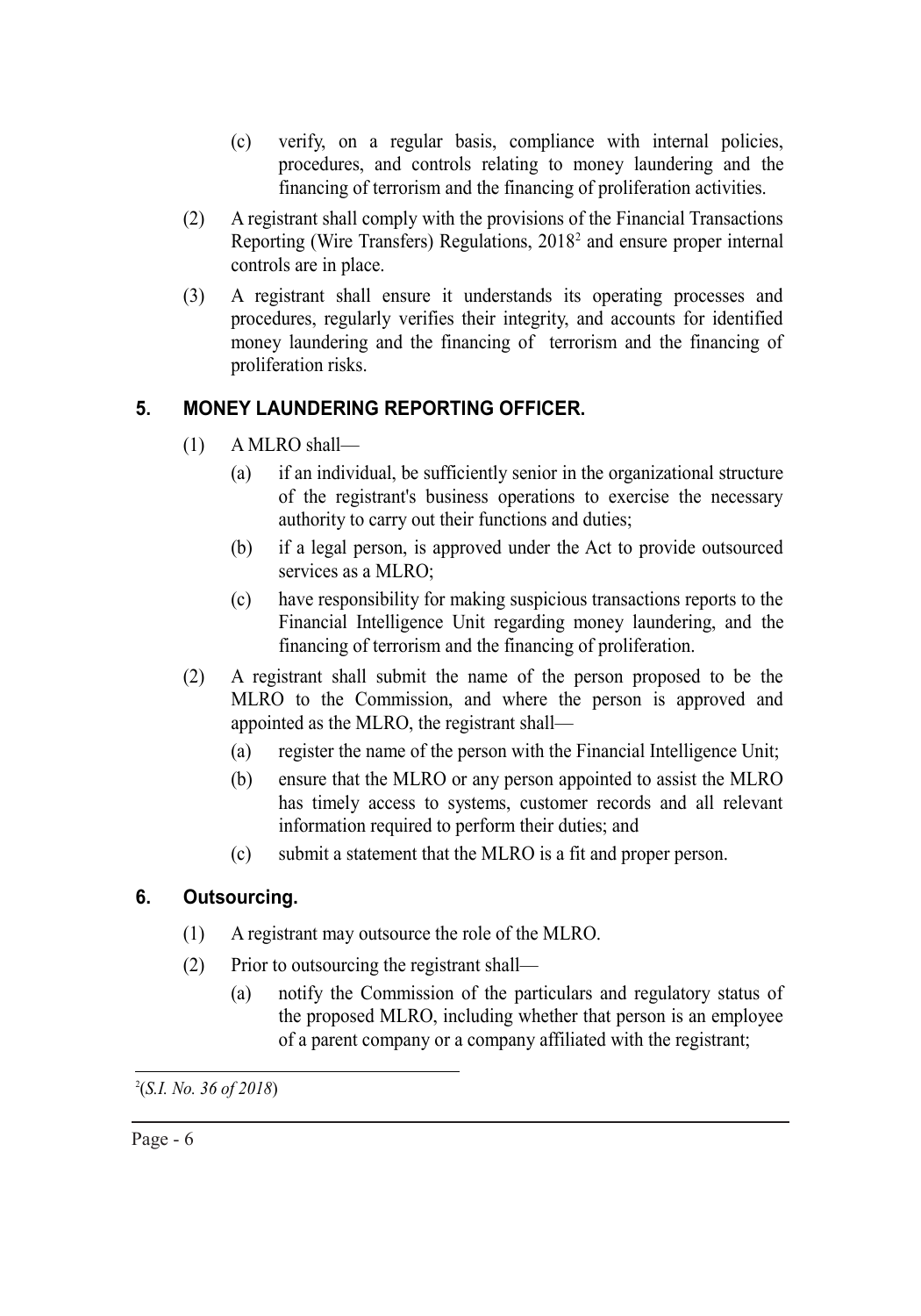- (b) satisfy the Commission that the proposed MLRO has the relevant qualifications, knowledge, experience, managerial resources and operational capacity to meet the obligations of a Compliance Officer; and
- (c) provide the Commission with a copy of the executed outsourcing contract with the MLRO.
- (3) The outsourcing arrangement must permit the Commission access to any records and information held by the MLRO relating to the activities carried out in relation to the registrant, as if those records and information were held by the registrant.
- (4) Notwithstanding paragraph (1), a registrant shall retain ultimate responsibility for ensuring compliance with the provisions of the Financial Intelligence (Transactions Reporting) Regulations (*Ch. 367*).
- (5) The Commission may, by notice to the registrant, object to the proposed appointment or to the continued use of a MLRO and the registrant shall terminate the appointment promptly after receipt of such notice from the Commission.

## **7. Suspicious transaction reporting.**

- (1) A registrant shall implement policies and procedures to facilitate an employee exercising their duty to report their knowledge or suspicions that a customer is or may be engaged in money laundering or the financing of terrorism or the financing of proliferation to the MLRO.
- (2) It shall be the responsibility of the MLRO to assess the sufficiency of the information contained in a report referred to in paragraph (1).

# **PART IV – VERIFICATION OF CUSTOMER IDENTITY**

## **8. Due diligence measures.**

- (1) Except where specifically exempted by any Rules issued by the Commission, the customer due diligence measures implemented by the registrant shall use independent and reliable source documents, data or information (whether or not electronically sourced).
- (2) The risk rating framework of a customer shall be applied by a registrant to its due diligence measures.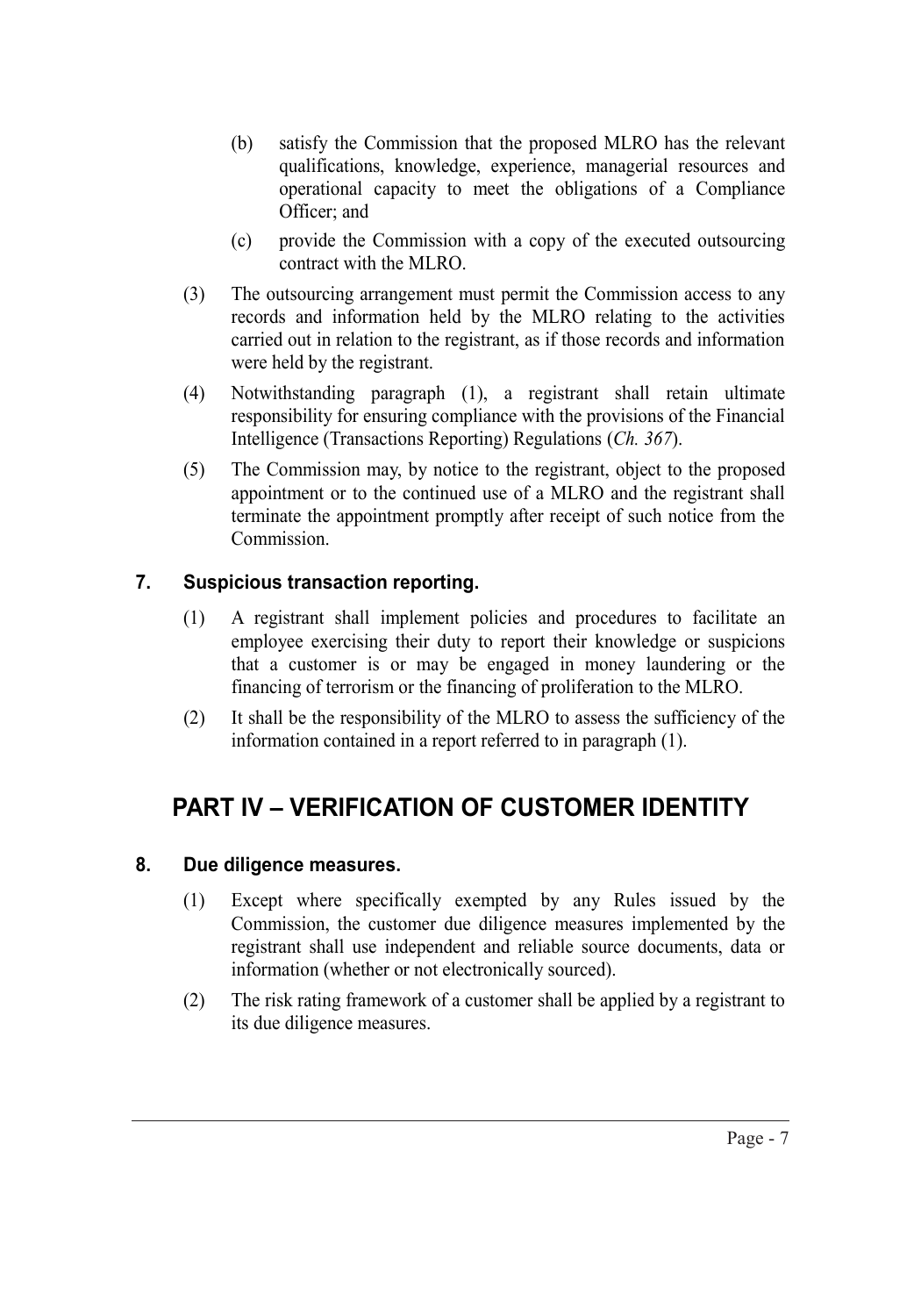(3) Once a business relationship has been established with a customer, the registrant shall take reasonable steps to ensure that due diligence measures are periodically reviewed and kept up to date.

# **9. Simplified due diligence measures.**

Where a registrant determines a client to be of lower risk and intends to utilise a simplified due diligence procedure to verify the identity of that client—

- (i) the registrant shall submit a written outline of the registrant's risk rating procedure and proposed simplified due diligence process; and
- (ii) the Commission shall review the proposed simplified due diligence process; and approve the registrant to proceed with the verification of the client utilising due diligence processes appropriate to such client.

# **10. Enhanced due diligence measures.**

- (1) Enhanced due diligence measures shall be applied by a registrant for categories of customers, business relationships, or transactions that may present a higher risk for money laundering, or the financing of terrorism or the financing of proliferation based on the risk profile developed relative to the customer, business relationship or transaction, which measures shall include taking additional verification measures.
- (2) A customer may present a higher risk for money laundering, or the financing of terrorism or the financing of proliferation if, without limitation, a customer—
	- (a) is involved in digital asset mining operations (either directly or indirectly through relationships with third parties) that take place in a high-risk jurisdiction, relate to higher-risk digital assets including, without limitation, those with anonymity enhancing features, or where its organisation gives rise to higher risk;
	- (b) is unable to produce the required Know Your Customer information and documentation;
	- (c) uses anonymous or randomly generated email addresses or a temporary email service;
	- (d) requests an exchange to or from cash or other digital assets with anonymity enhancing features;
	- (e) persistently avoids Know Your Customer thresholds through smaller transactions;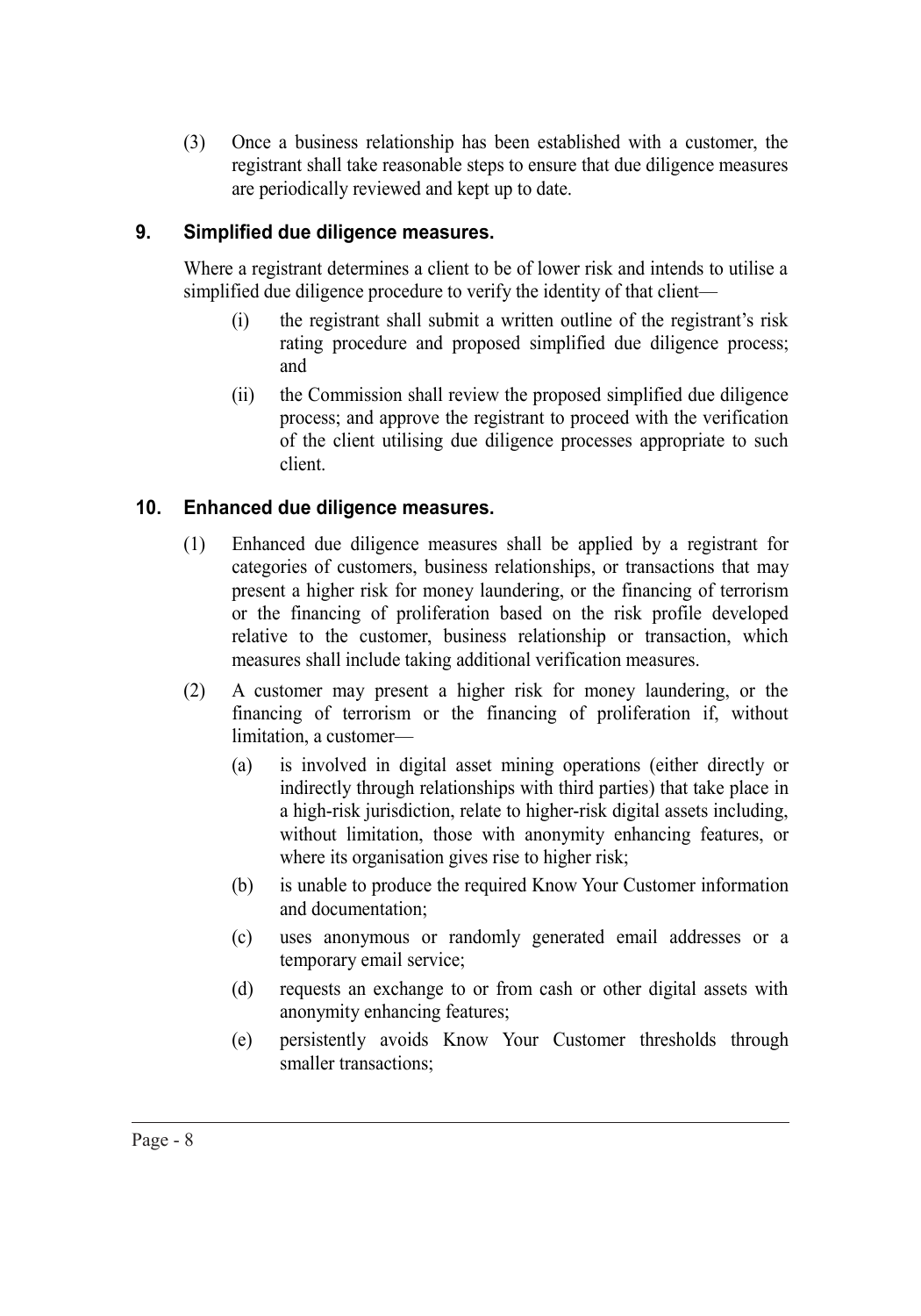- (f) requests an exchange to or from state-sponsored digital assets that are suspected of being used to avoid sanctions;
- (g) is a politically exposed person as defined in rule 13.
- (3) A transaction may present a higher risk for money laundering, or the financing of terrorism or the financing of proliferation if, without limitation—
	- (a) it is a peer-to-peer transaction;
	- (b) a significant proportion of the digital assets held or used in a transaction is associated with anonymity enhancing features or products and services that potentially obfuscate transactions or undermine a registrant's ability to know its customers and implement effective anti-money laundering, countering the financing of terrorism and countering the financing of proliferation controls;
	- (c) the digital asset comes from, or is associated with, the darknet or other illegal/high-risk sources, such as an unregulated exchange, or is associated with market abuse, ransomware, hacking, fraud, Ponzi schemes or sanctioned digital asset addresses or accounts;
	- (d) the results of blockchain analysis or similar analysis indicate a higher risk.
- (4) Enhanced due diligence measures may include—
	- (a) corroborating the identity information received from the customer with information in third party databases or other reliable sources;
	- (b) for non-face to face Know Your Customer verification—
		- (i) video conferencing with the proposed customer;
		- (ii) requiring identification documentation to be certified by a notary public or the equivalent;
		- (iii) verifying with the customer, additional aspects of their identity (or biometric data) which is held electronically;
	- (c) tracing the customer's IP address;
	- (d) corroborating activity information consistent with the customer's transaction profile;
	- (e) obtaining additional information on the source of funds and source of wealth of the customer;
	- (f) obtaining information on the reasons for the intended or performed transaction;
	- (g) enhanced monitoring of the business relationship and transactions;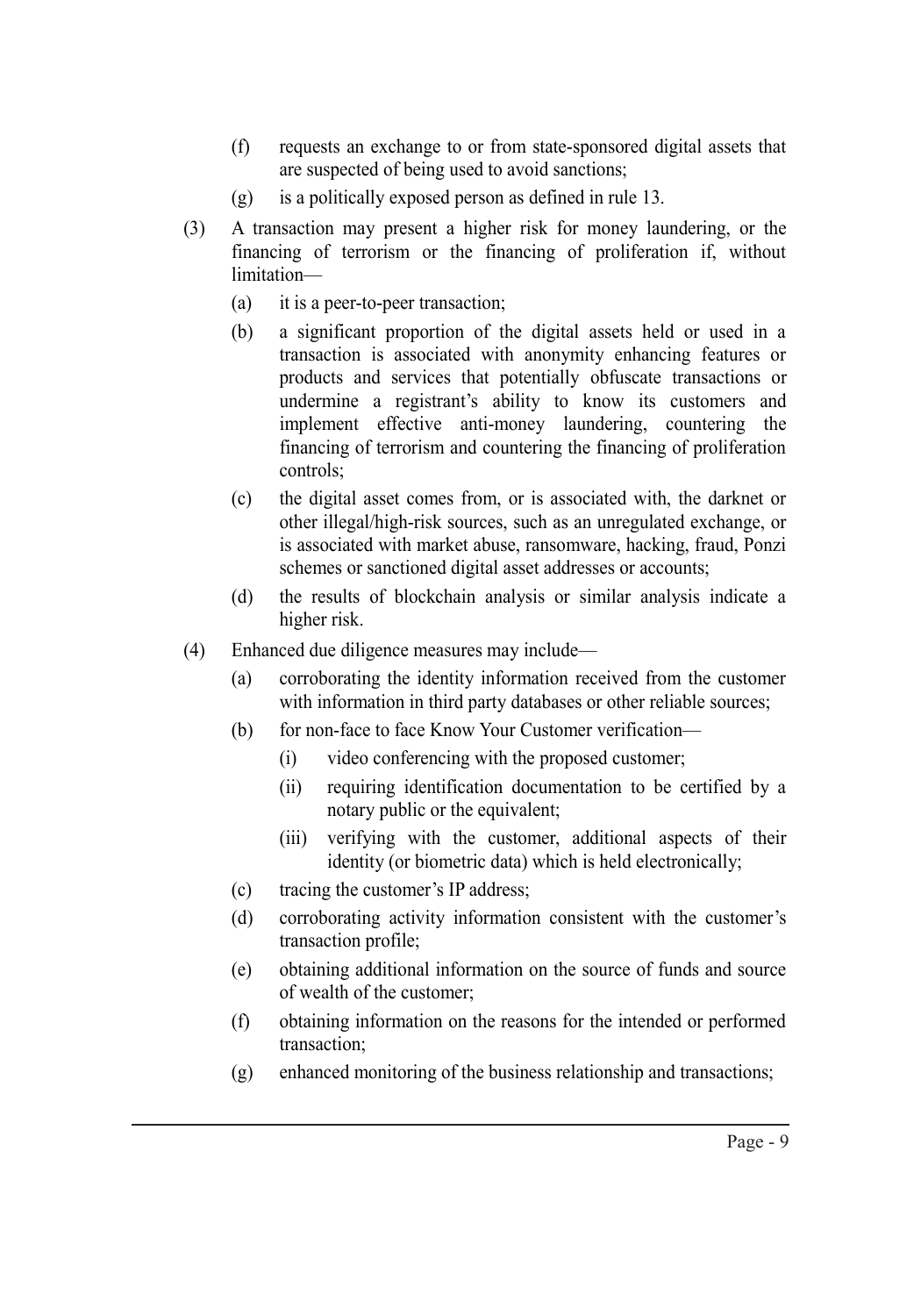(h) requesting data relating to transaction and trading history.

# **11. Verification of customer identity.**

- (1) A registrant shall not enter into a business relationship or execute an occasional transaction with any person without applying customer due diligence measures to verify the identity of the person, including any beneficial owner(s).
- (2) When verifying the identity of a person referred to in paragraph (1), the registrant shall –
	- (a) satisfy itself that the prospective customer is who the customer claims to be by applying the customer due diligence measures referred to in rules 8 to 10;
	- (b) ensure that sufficient information is obtained and documented
		- (i) on the nature and purpose of the business that the customer intends to undertake; and
		- (ii) concerning any expected or predictable volume and pattern of transactions and activities; and
	- (c) satisfy itself that any independent and reliable source documents, data or information (whether or not electronically sourced) sufficiently verifies a customer's identity.
- (3) Where a prospective customer fails or is unable to provide adequate evidence of identity, or a registrant is not satisfied that a new transaction with an existing customer is legitimate, the registrant shall –
	- (a) determine whether
		- (i) other steps should be taken to verify the customer's identity;
		- (ii) it is appropriate to proceed or continue with the business relationship; and
	- (b) file a suspicious transaction report with the Financial Intelligence Unit.
- (4) Registrants shall have a clear policy regarding the escalation of decisions to senior management concerning the acceptance or continuation of highrisk business relationships.
- (5) When verifying the identity of a customer, a registrant shall only accept either—
	- (a) original documents;
	- (b) certified copies of documents from a prospective customer where submission of original documents is impractical or impossible;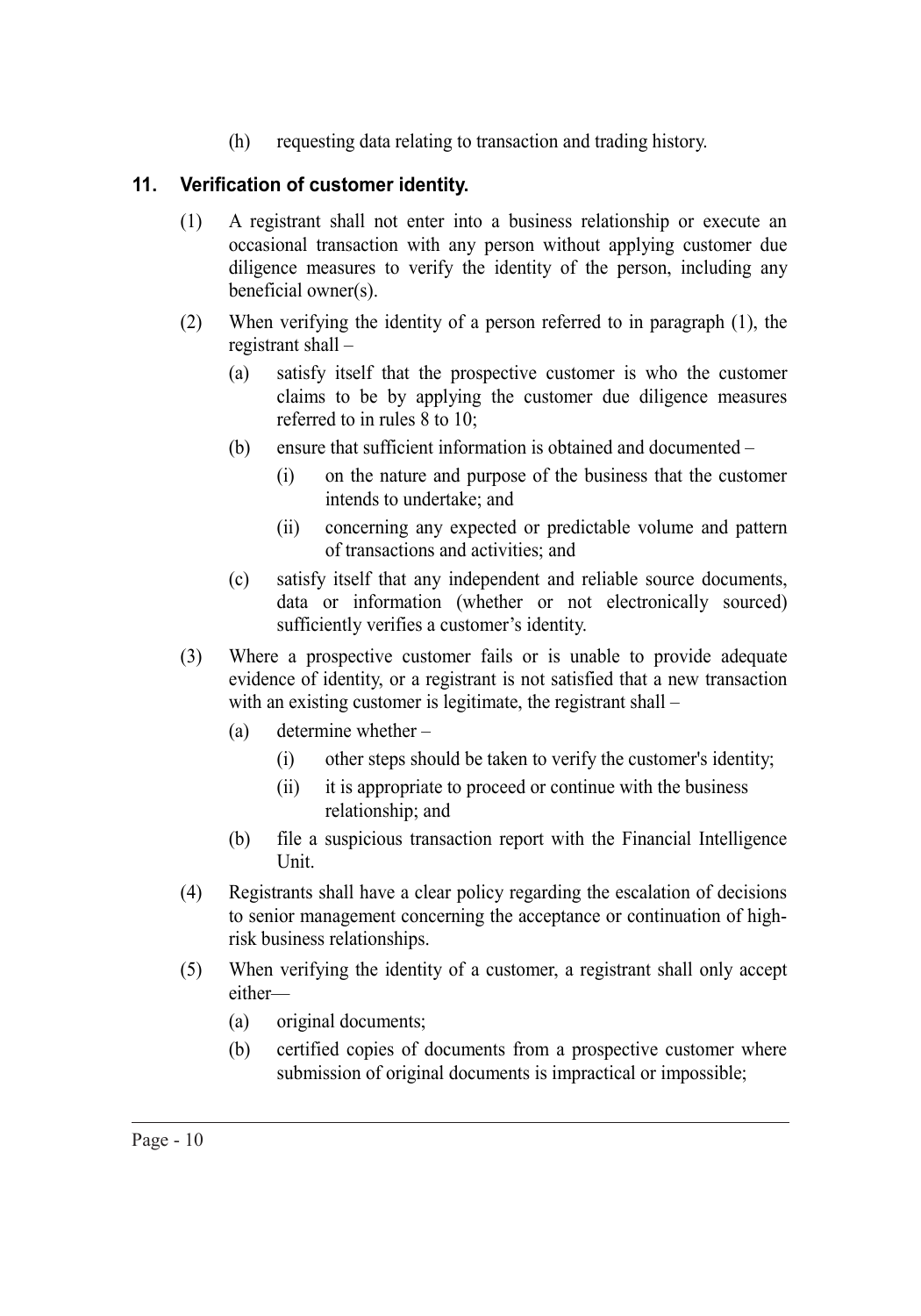- (c) independent and reliable source documents, data or other information (whether or not electronically sourced) which sufficiently verifies a customer's identity; or
- (d) photographed or scanned copies of identifying documents provided that the registrant has adequate internationally recognized tools to verify the authenticity of the documents.
- (6) Notwithstanding any provision of these Rules, a registrant shall in all cases verify the identity of a customer, prospective or existing, where the registrant knows or suspects money laundering, or the financing of terrorism or the financing of proliferation and where such suspicion or knowledge is confirmed, shall make a report to the Financial Intelligence Unit.

## **12. Required information.**

- (1) Every registrant shall obtain independent and reliable source documents, data or other information (whether or not electronically sourced) appropriate to the nature and structure of the proposed customer when verifying the proposed customer's identity, which shall include, but is not limited to the following, in the case of –
	- (a) a natural person
		- (i) full and correct name(s);
		- (ii) at least two current means of contact which may include—
			- (aa) personal email address;
			- (bb) business email address;
			- (cc) personal mobile telephone number;
			- (dd) personal landline number;
			- (ee) business landline number;
			- (ff) personal mailing address, which must include where applicable, the street, post office box number, city, state or province, postal or zip code, landline telephone contact, and country;
			- (gg) business mailing address, which must include where applicable, the street, post office box number, city, state or province, postal or zip code, landline telephone contact, and country;
			- (hh) residential mailing address, which must include where applicable the street, post office box number, city, state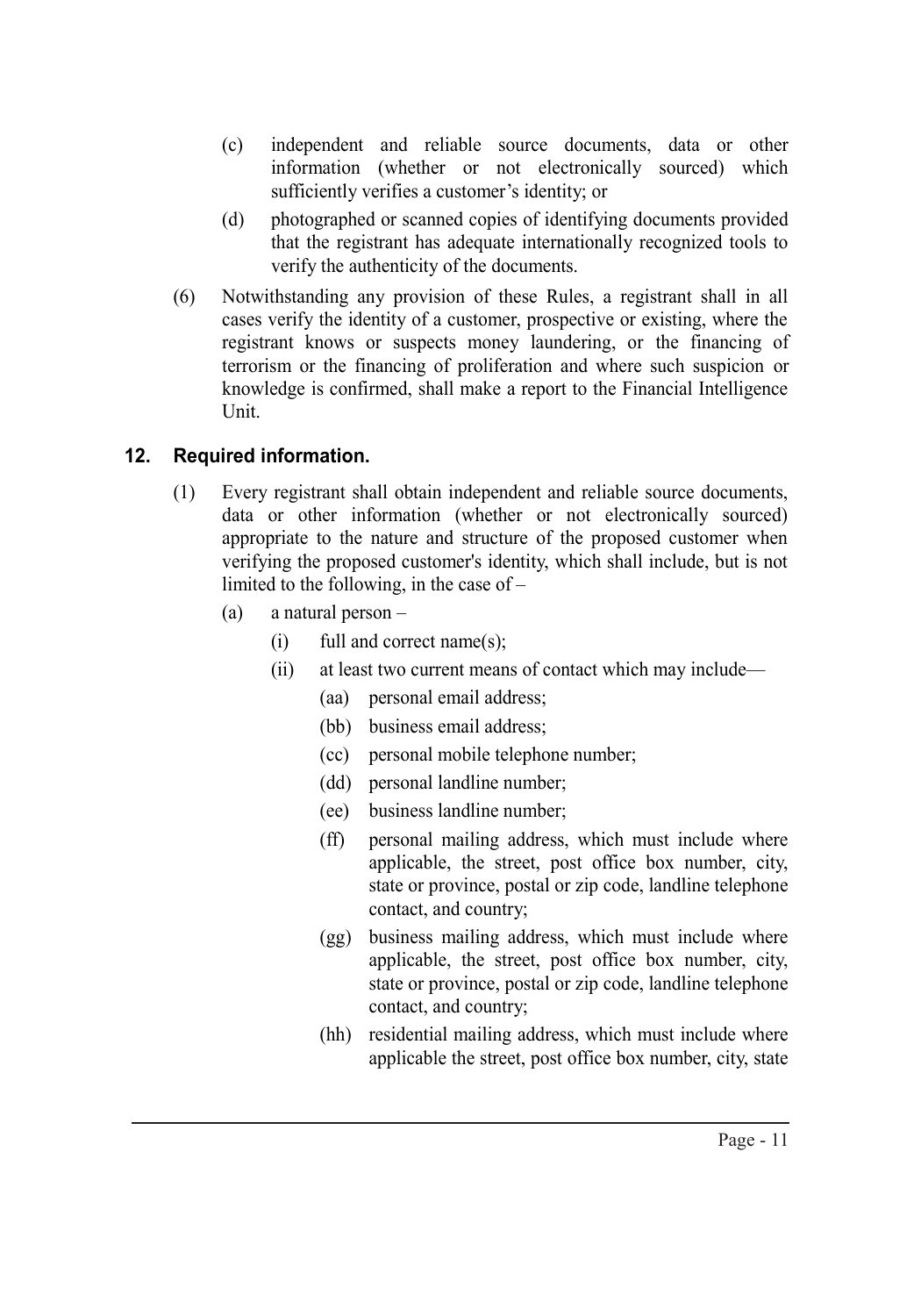or province, postal or zip code, landline telephone contact, and country; or

- (ii) any specific means of contact which the Commission may specify;
- (iii) date of birth;
- (iv) country of domicile; and
- (v) the purpose of the account and nature of the business relationship;
- (b) a corporate customer
	- (i) the original or a certified copy of the certificate of incorporation, registration or the equivalent;
	- (ii) certificate of good standing or the equivalent evidence that the company has not been or is not about to be struck off the register or wound up;
	- (iii) a copy of the relevant board resolution authorizing the establishment of the business relationship, or authorizing the opening of an account and conferring permission on any person authorized to undertake transactions;
	- (iv) satisfactory evidence of the identity of all persons authorized to undertake transactions and details of their relationship with the company; and
	- (v) satisfactory evidence of identification of each natural person having a beneficial interest of ten percent or more of the company, or having principal control over the company's assets or otherwise exercising control over the management of the company;
- (c) a partnership or unincorporated business—
	- (i) a copy of the partnership agreement or document establishing the partnership agreement, or document establishing the partnership or unincorporated business;
	- (ii) a mandate authorizing the establishment of the business relationship or the opening of an account, and conferring permission on any person authorized to undertake transactions;
	- (iii) satisfactory evidence of the identity of all partners and controllers of the firm or business; and
	- (iv) satisfactory evidence of the identity of all persons authorized to undertake transactions;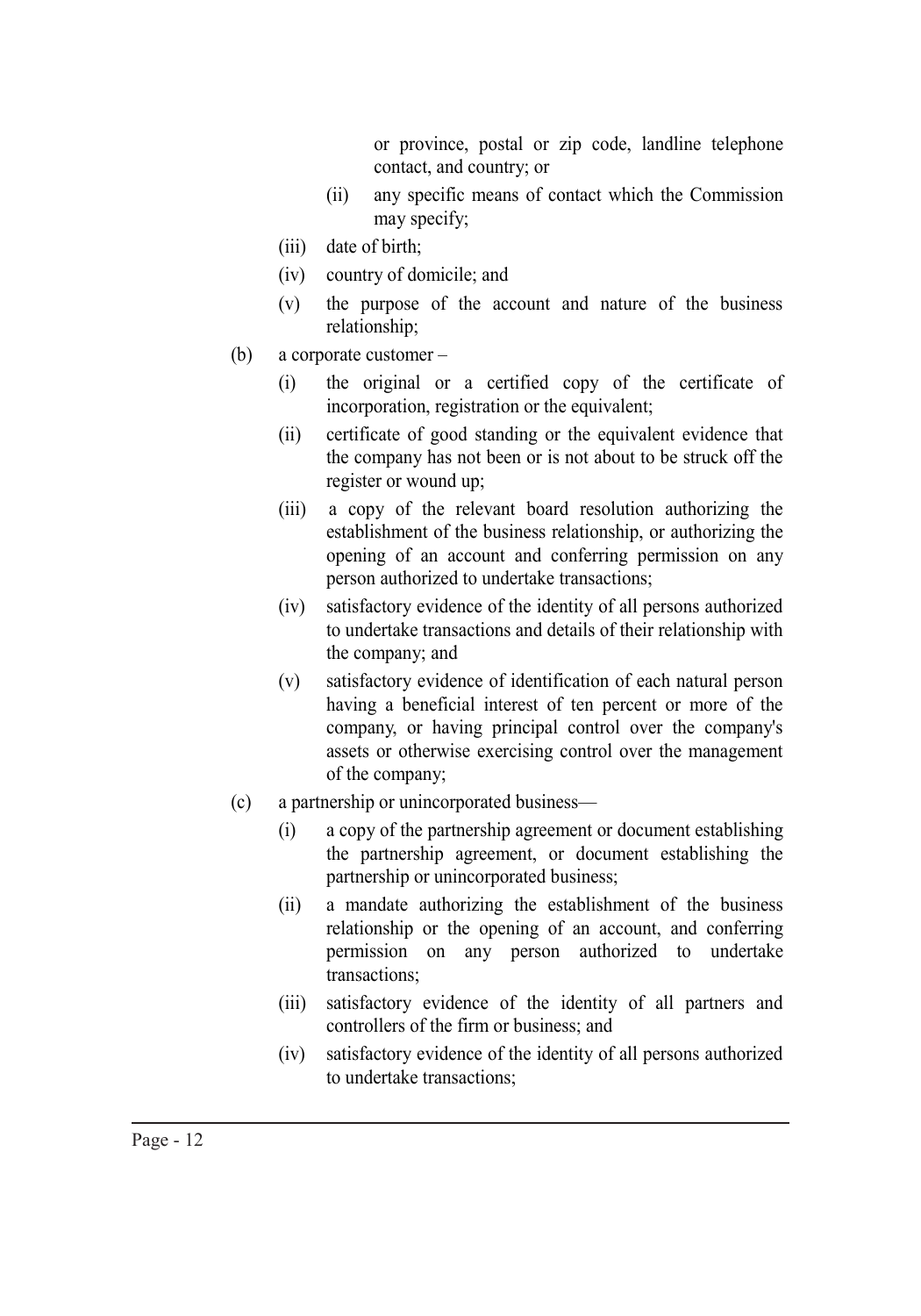- (d) other legal structures and fiduciary arrangements, such as trusts, fiduciary or nominee structures –
	- (i) the applicable documents establishing the legal structure or fiduciary or nominee arrangement;
	- (ii) all applicable documents, identifying persons exercising effective control over the legal structure or fiduciary or nominee arrangement, including the power to direct, withhold, consent to or veto the exercise of any power related to the legal structure or fiduciary or nominee arrangement;
	- (iii) satisfactory identification evidence of all persons providing funds or assets to the structure;
	- (iv) all applicable documents, identifying the known beneficiaries of the trust;
	- (v) all applicable documents, identifying all beneficiaries of a fiduciary or nominee structure;
	- (vi) all applicable documents, appointing and identifying any signatory powers in relation to the legal structure or fiduciary or nominee arrangement; and
	- (vii) satisfactory evidence of the identity of all persons authorized to undertake transactions;
- (e) a foundation
	- (i) the foundation Charter;
	- (ii) the foundation's certificate of registration issued by the Registrar General, or the foreign equivalent;
	- (iii) the source of funds, and where a person other than the founder provides funds for the foundation, verification of the identity of the third party providing the funds or for whom the founder may be acting;
	- (iv) identification evidence of each founder, officer, and council member of the foundation as may be signatories for the accounts of the foundation;
	- (v) identification evidence of beneficiaries that hold a vested interest in the foundation; and
	- (vi satisfactory evidence of the identity of all persons authorized to undertake transactions;
- (f) a non-profit association or charity
	- (i) identification evidence of at least two signatories, and anyone authorized to give instructions on behalf of the entity;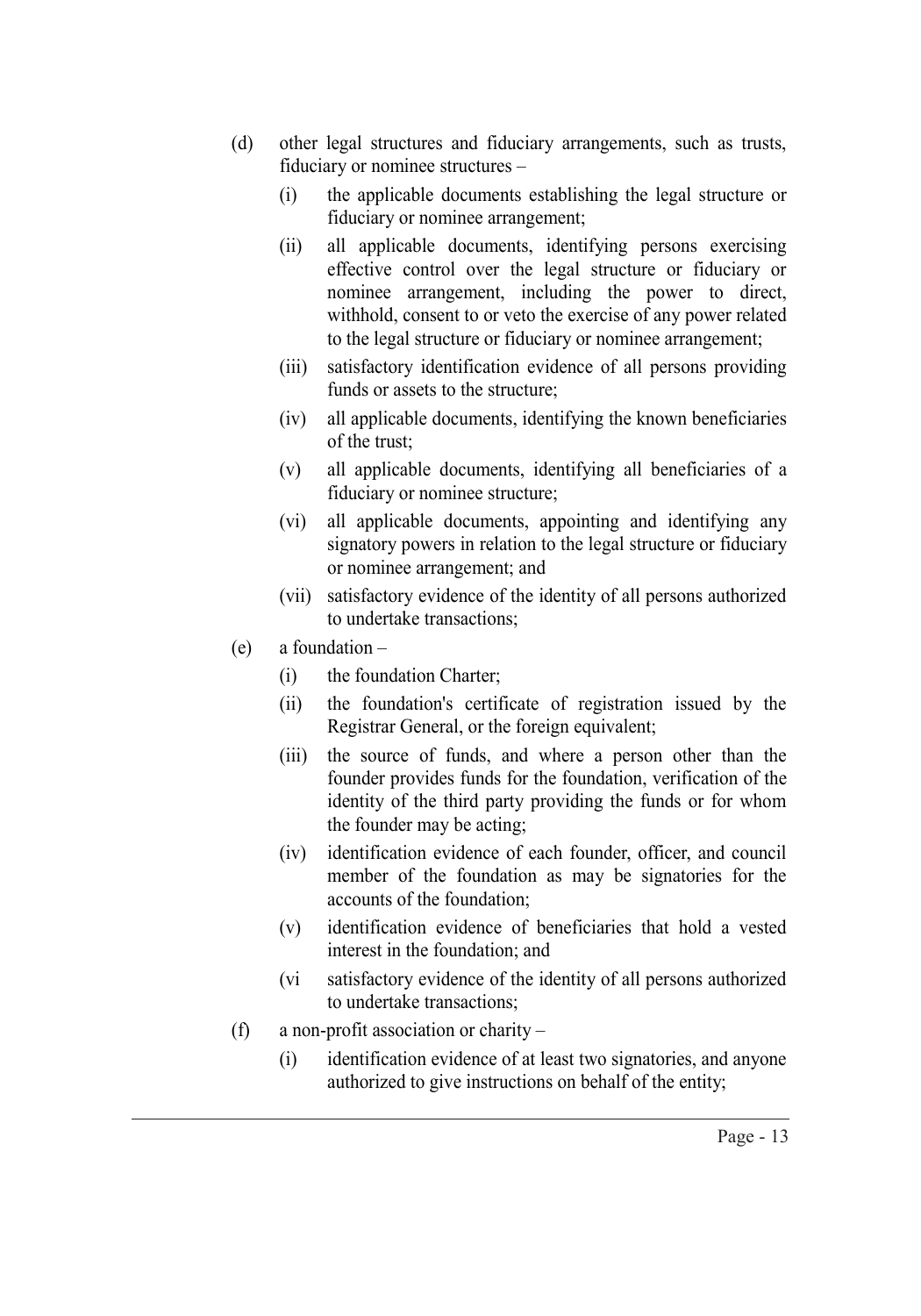- (ii) the nature of the proposed association's or charity's purpose and operations;
- (iii) the source of funds; and
- (iv) satisfactory evidence of the identity of all persons authorized to undertake transactions;
- (g) powers of attorney
	- (i) identification of each donee;
	- (ii) identification evidence of the donor;
	- (iii) proof of any third party mandates; and
	- (iv) satisfactory evidence of the identity of all persons authorized to undertake transactions.
- (2) A registrant shall, in the case of services being provided to the estate of a deceased person, obtain identification evidence of each personal representative of the said estate.
- (3) A registrant shall review its records periodically to ensure that the identification and other information kept by it is current and reflects the existing facts related to a customer, and in all cases when there have been changes to –
	- (a) persons authorized to undertake transactions;
	- (b) board resolutions or mandates authorizing the opening of an account and authorizing any person to undertake transactions;
	- (c) partners, controllers, trustees, fiduciaries or nominees; and
	- (d) the corporate structure of a customer.
- (4) Where there has been a change to any of the items specified in paragraph (3), the registrant shall undertake the verification process in compliance with the provisions of this paragraph.
- (5) For the purpose of the verification process, a registrant shall exercise additional care in relation to the provision of trading services with respect to digital assets with anonymity enhancing features or that obscure a user's identity or other transactional information.
- (6) Where a registrant offers the service specified in paragraph (5), the registrant shall independently verify the identity of the proposed facility holder and any beneficial owner(s) through reliable and independent source documents, data, or information.
- (7) In all cases, a registrant shall maintain adequate documentation to evidence the implementation of due diligence measures and shall ensure that the verification of identification procedures implemented, are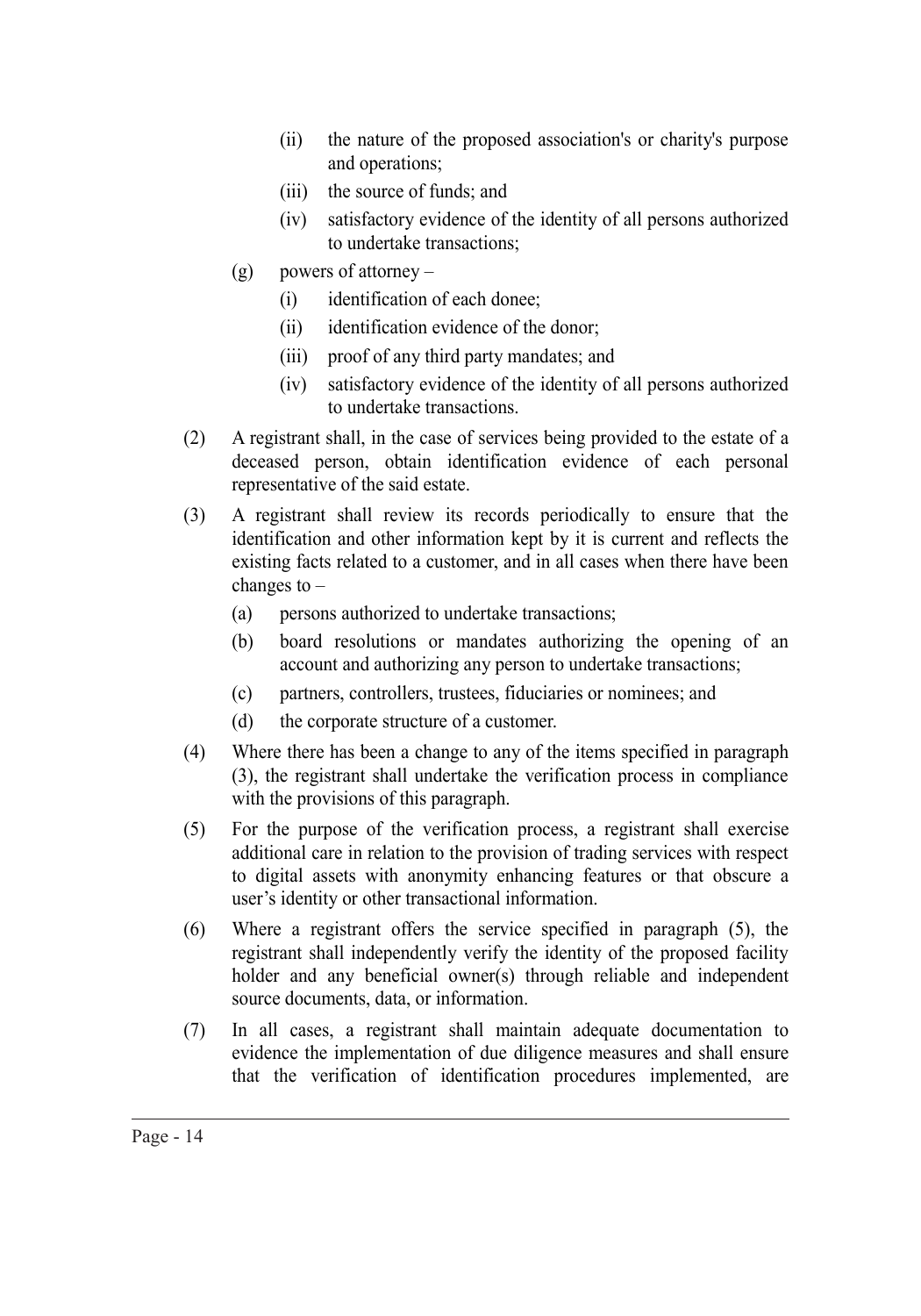appropriate to the nature and structure of the proposed customer being verified.

- (8) A registrant shall, as part of due diligence measures, implement procedures for the periodic reverification of customers, which at the minimum, shall require re-verification to occur where –
	- (a) during the course of the business relationship, the registrant has reason to doubt the identity of the customer;
	- (b) there is a material change in the way transactions are undertaken; or
	- (c) there is a reasonable suspicion that any transaction carried out by the customer might have breached the law concerning money laundering, the financing of terrorism or the financing of proliferation.

## **13. Politically exposed persons.**

—

- (1) A registrant shall, in addition to applying enhanced due diligence measures, develop clear procedures and controls for the identification and verification of a politically exposed person when—
	- (a) establishing a business relationship with that politically exposed person, or a legal person in which any politically exposed person –
		- (i) is a director, officer, founder or council member;
		- (ii) is a partner or trustee;
		- (iii) is a signatory or person authorized to undertake transactions;
		- (iv) has a beneficial interest of ten per cent or more in the legal person;
		- (v) has principal control over the legal person's assets;
		- (vi) exercises control over the management of the legal person; or
	- (b) the registrant is continuing a business relationship with a customer who has become a politically exposed person, after the establishment of the business relationship.
- (2) For the purposes of this rule the terms set out below are defined as follows
	- **"international organization"** means an entity established by a formal political agreement equivalent in status to an international treaty, made between, and recognized by law, in member countries, and which is not treated as a resident institutional unit of the country in which it is located;

#### **"politically exposed person"** means—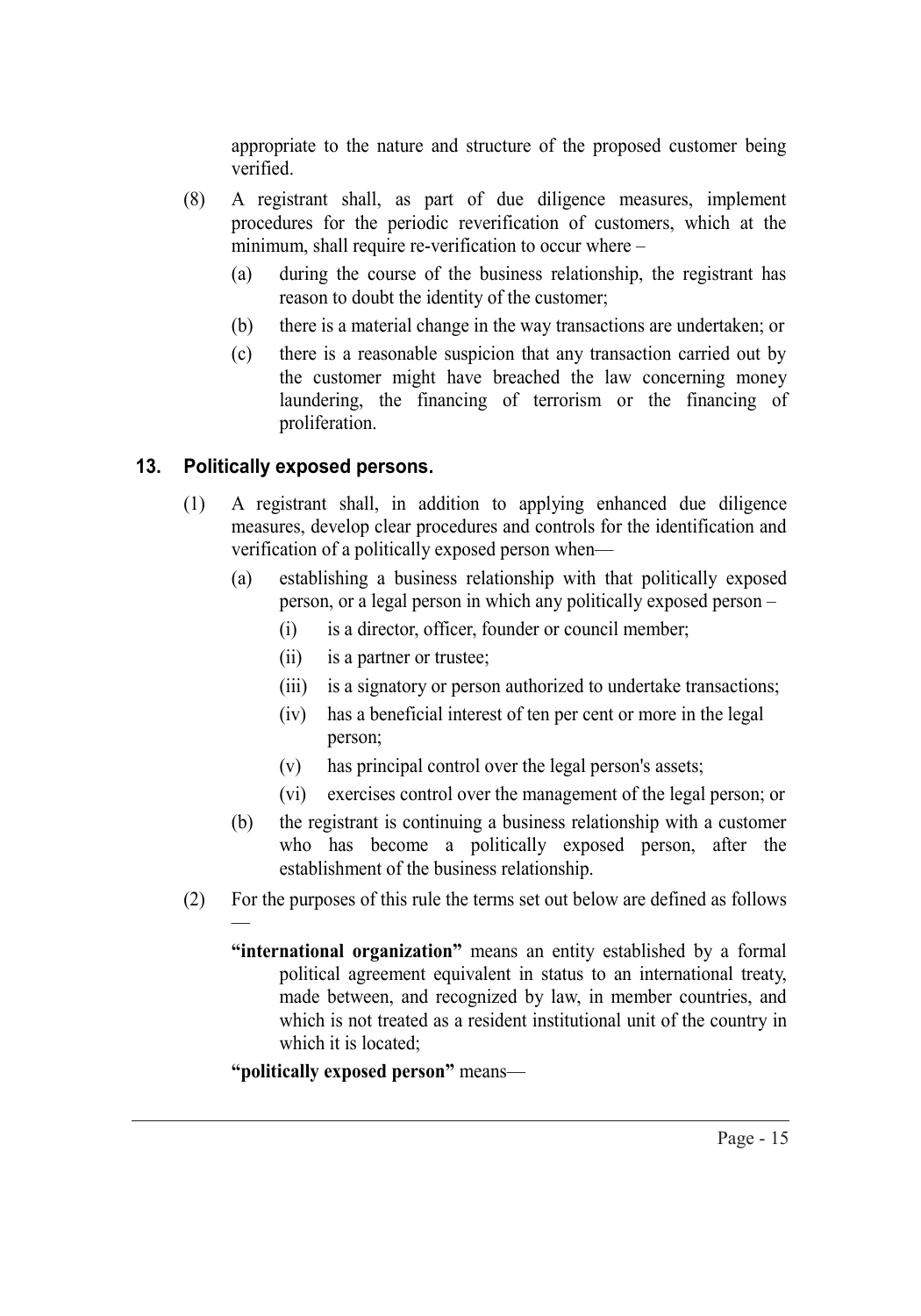- (a) an individual who is or has been entrusted with—
	- (i) a prominent public function within The Bahamas, inclusive of a head of state or government, senior politician, senior government, judicial or military official, senior executive of a state-owned corporation, or an important political party official;
	- (ii) a prominent public function by a foreign jurisdiction, inclusive of, a head of state or government, senior politician, senior government, judicial or military official, senior executive of a state-owned corporation, or senior political party official; or
	- (iii) a prominent function within an international organization, including directors, deputy directors, members of the board, members of senior management, or individuals who have been entrusted with equivalent functions;
- (b) an individual who is related to a politically exposed person, including a parent, child, spouse or sibling;
- (c) an individual who is closely associated to a politically exposed person either socially, or professionally and includes a person who can conduct substantial domestic or international financial transactions on behalf of the politically exposed person;
- (d) any corporation, business or other entity formed by or for the benefit of a head of state, head of government or individuals referred to in paragraph (a) above.

## **14. Reliance on third party verification procedures.**

- (1) A registrant may rely on the customer due diligence procedures implemented by another virtual asset service provider or financial institution, provided that the virtual asset service provider or financial institution is a regulated entity subject to anti-money laundering, countering the financing of terrorism and countering the financing of proliferation obligations and is an entity located in a country which is not the subject of any list issued by an international organization relative to the issues of money laundering, or the financing of terrorism or the financing of proliferation activities, and is able to  $-$ 
	- (a) provide written confirmation that it has verified the identity of the relevant customer; and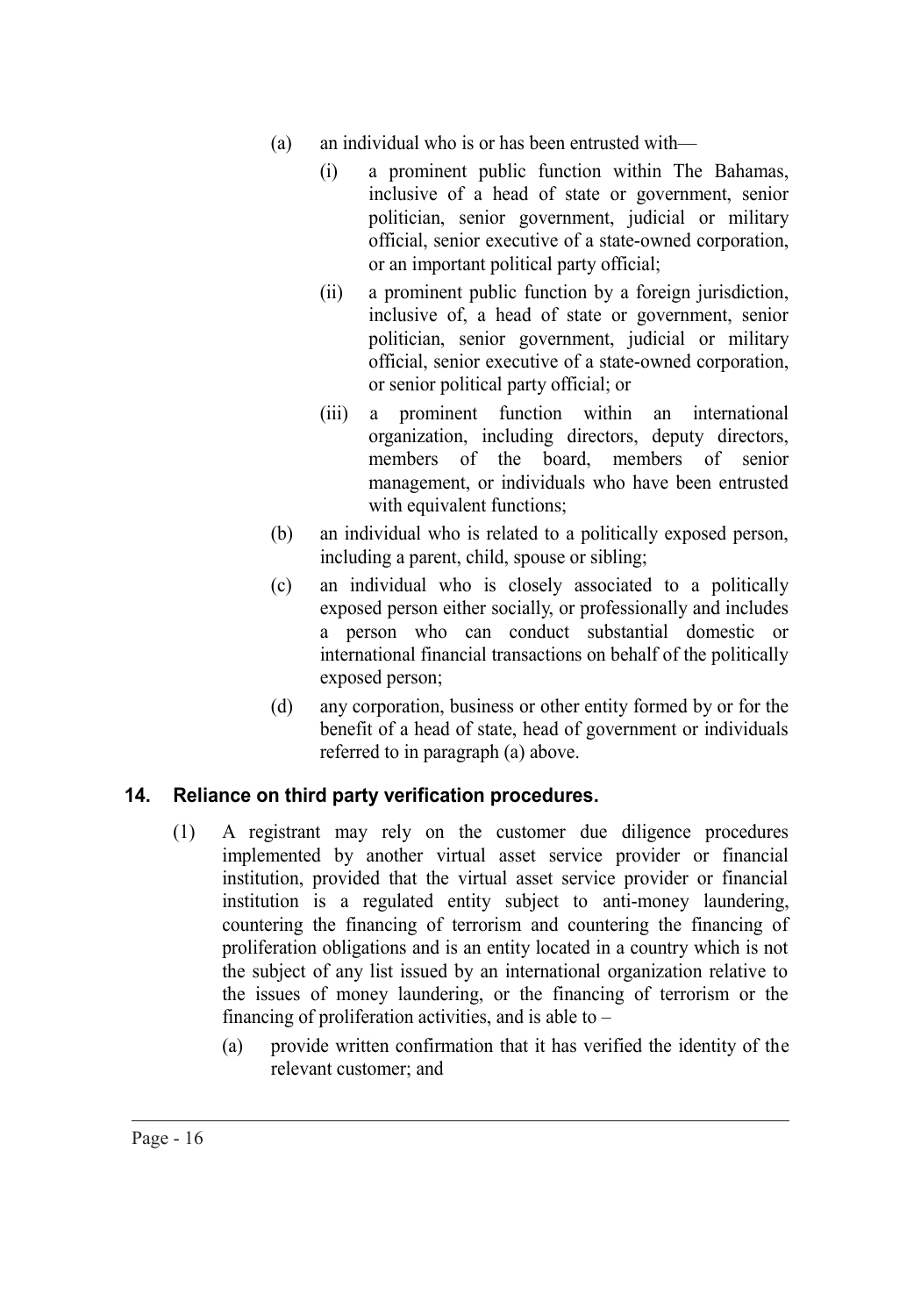- (b) confirm the existence of the account or facility provided to the customer by the virtual asset service provider or financial institution.
- (2) Notwithstanding paragraph (1), a registrant shall only rely on the due diligence measures implemented by another virtual asset service provider or financial institution with respect to those categories of transactions, services, or products which that other virtual asset service provider or financial institution provides to the customer, and in all other circumstances, must undertake its own verification procedures.

# **15. Eligible introducer.**

- (1) In all cases, a registrant's duty to verify the identity of all prospective customers shall apply to any customer introduced by another virtual asset service provider or financial institution, except where a virtual asset service provider or financial institution is an eligible introducer.
- (2) Where a registrant relies on the verification procedures of an eligible introducer, it shall obtain from that introducer –
	- (a) written confirmation that the eligible introducer has verified the customer's identity in accordance with the national laws of the eligible introducer;
	- (b) certification from the eligible introducer that any photocopies provided to the registrant are identical to the original document; and
	- (c) clear and legible copies of all documentation, including where appropriate, certified translations, within thirty days of receipt of the written confirmation referred to in subparagraph (a).
- (3) For the purposes of this paragraph, an eligible introducer shall be  $-$ 
	- (a) in relation to a domestic financial institution  $-$ 
		- (i) a person registered under Part VI of the Securities Industry Act, 2011 (*No. 10 of 2011*);
		- (ii) an investment fund administrator licensed under section 34 of the Investment Funds Act 2019 (*No. 2 of 2019*);
		- (iii) a bank or trust company licensed by the Central Bank of The Bahamas under the Banks and Trust Companies Regulation Act 2020 (*No. 22 of 2020*);
		- (iv) a digital asset business registered under the Act; or
	- (b) in relation to a foreign virtual asset service provider or financial institution, a service provider or institution –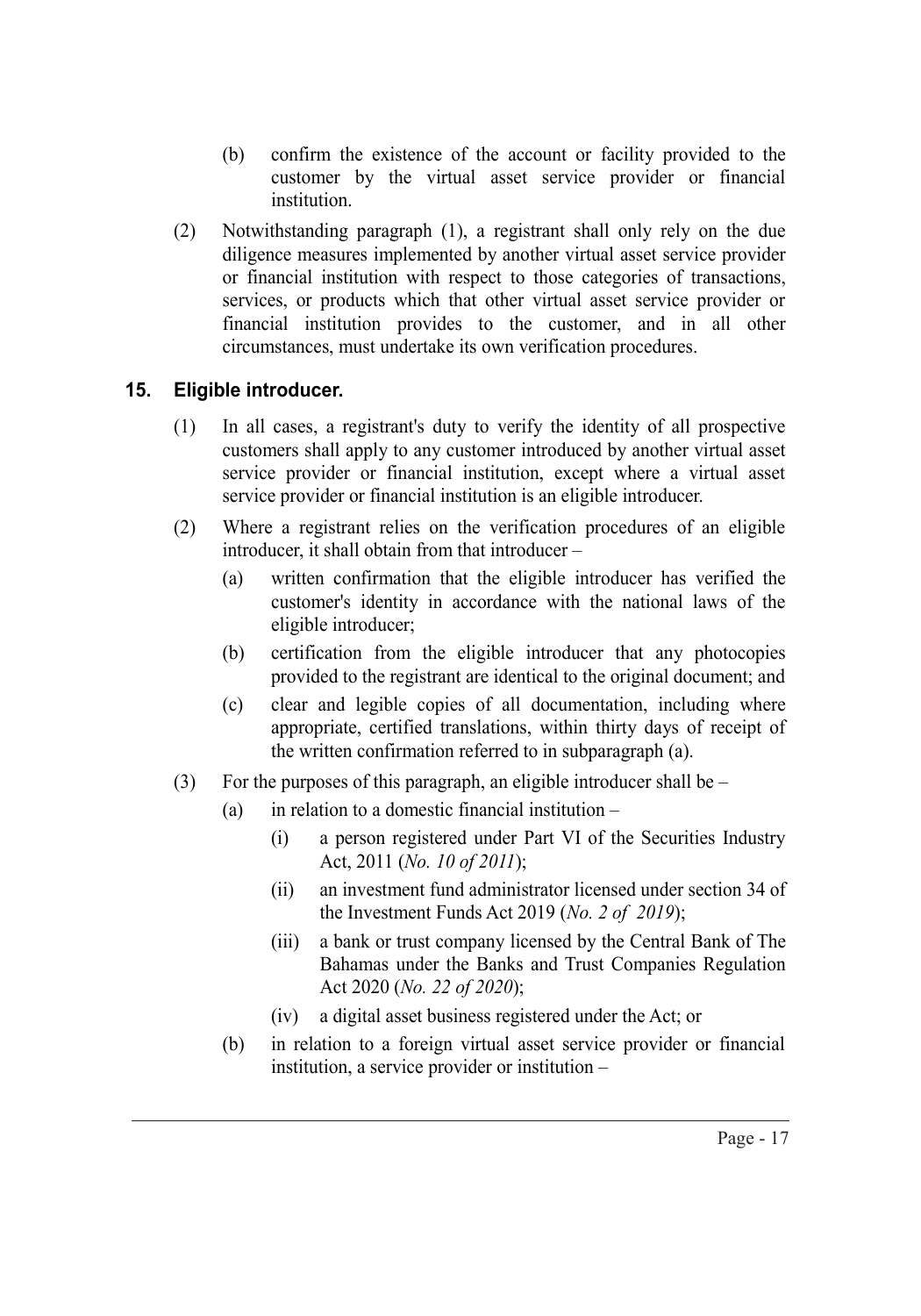- (i) exercising functions similar to a domestic digital asset business or financial institution to which subparagraph (a)(i) through (iv) applies;
- (ii) registered or functioning pursuant to Part VI of the Securities Industry Act, 2011 (*No. 10 of 2011*);
- (iii) located in a country which is not the subject of any list issued by an international organization relative to the issues of money laundering or the financing of terrorism or the financing of proliferation activities; and
- (iv) having no obstacles administrative or otherwise which would prevent the registrant from accessing the original documentation.

## **16. Suspension or termination of activity or business.**

A registrant shall –

- a. suspend activity on the account of a prospective customer, if reasonable efforts have been made to directly verify the prospective customer's identity without success; and
- b. terminate the business relationship with a prospective customer where it is unable to obtain the relevant information and documentation from the eligible introducer within thirty days of receiving the eligible introducer's confirmation.

## **17. Exemption from verification of identity.**

A registrant shall not be required to verify the identity of a prospective customer where that customer is –

- (a) a digital asset business or financial institution licensed or registered by the Central Bank of The Bahamas, the Securities Commission of The Bahamas, The Insurance Commission of The Bahamas, or the Gaming Board for The Bahamas;
- (b) a virtual asset service provider or financial institution which
	- (i) is subject to anti-money laundering, countering the financing of terrorism and countering the financing of proliferation obligations;
	- (ii) is under supervision for compliance with the obligations referred to subparagraph (i) and;
	- (iii) has adequate procedures for compliance with customer due diligence and record keeping requirements;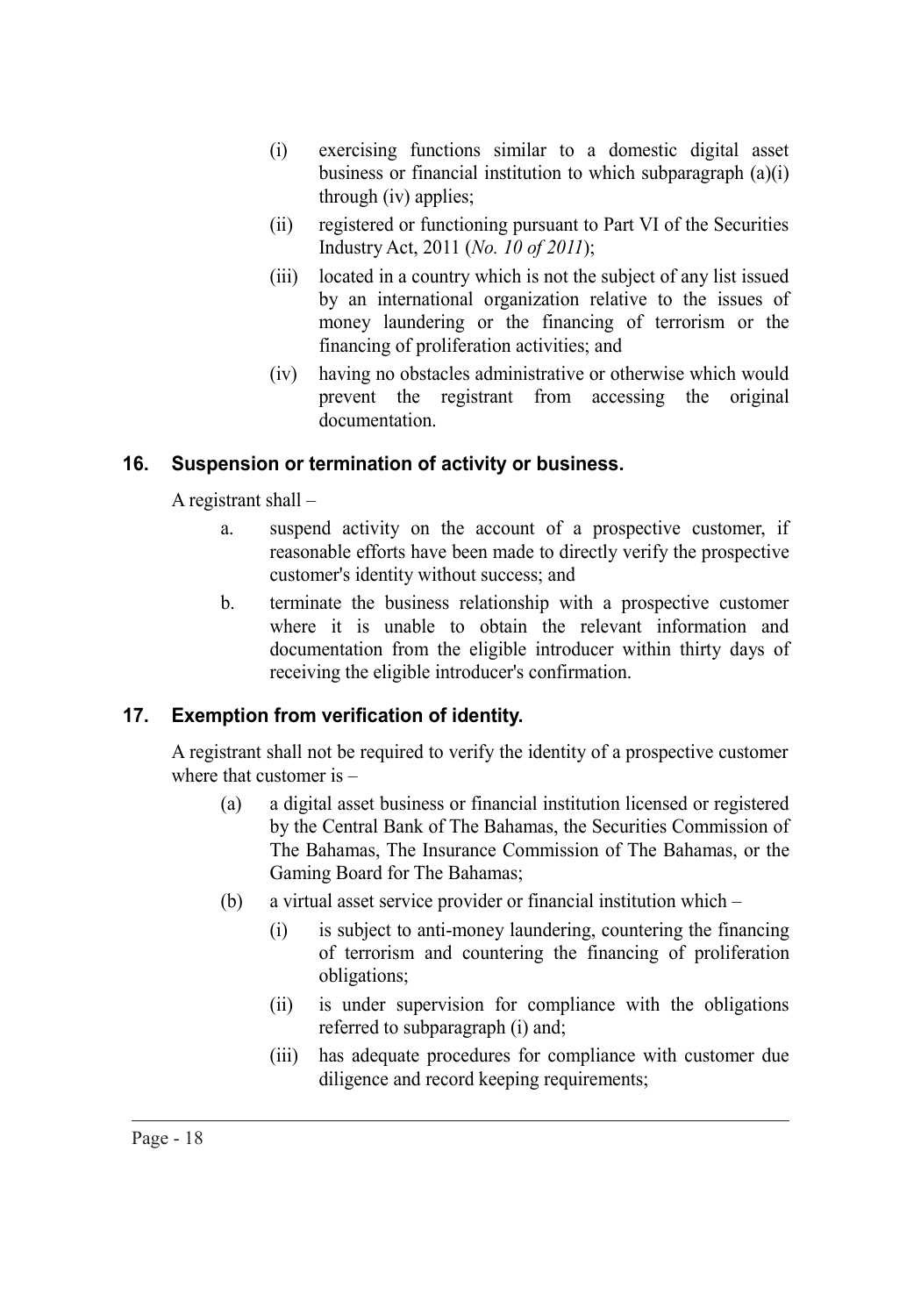- (c) any central or local government agency or statutory body;
- (d) a publicly traded company listed on The Bahamas International Stock Exchange or any other marketplace registered by the Commission and specified in the Schedule to the Financial Transactions Reporting Regulations, 2018.

### **18. Ongoing monitoring.**

—

- (1) A registrant shall, after the verification procedures have been concluded and a business relationship has been established –
	- (a) monitor the conduct of the business relationship periodically; and
	- (b) ensure, on an ongoing basis, that the business relationship is consistent with the risk profile and nature of the business stated when the relationship was established.
- (2) Ongoing monitoring of business relationships includes, without limitation
	- (a) scrutiny of transactions undertaken throughout the course of the relationship (including, where necessary, the source of funds) to ensure that the transactions are consistent with the registrant's knowledge of the customer, their business and risk profile;
	- (b) ensuring that the source documents, data or other information obtained for the purposes of applying due diligence are kept up to date;
	- (c) analysing blockchain and similar transactions in line with a riskbased approach including, without limitation, taking into account the nature of the registrant's business and whether it is appropriate to use such analysis for all transactions;
	- (d) where large volumes of transactions occur on a regular basis, using automated systems to monitor transactions provided that flagged transactions are subject to human expert analysis to determine whether such transactions are suspicious.

# **PART V – RECORD KEEPING**

#### **19. Maintenance of records.**

(1) A registrant shall, in compliance with all relevant laws, prepare and maintain records of its business relationships and transactions that enable –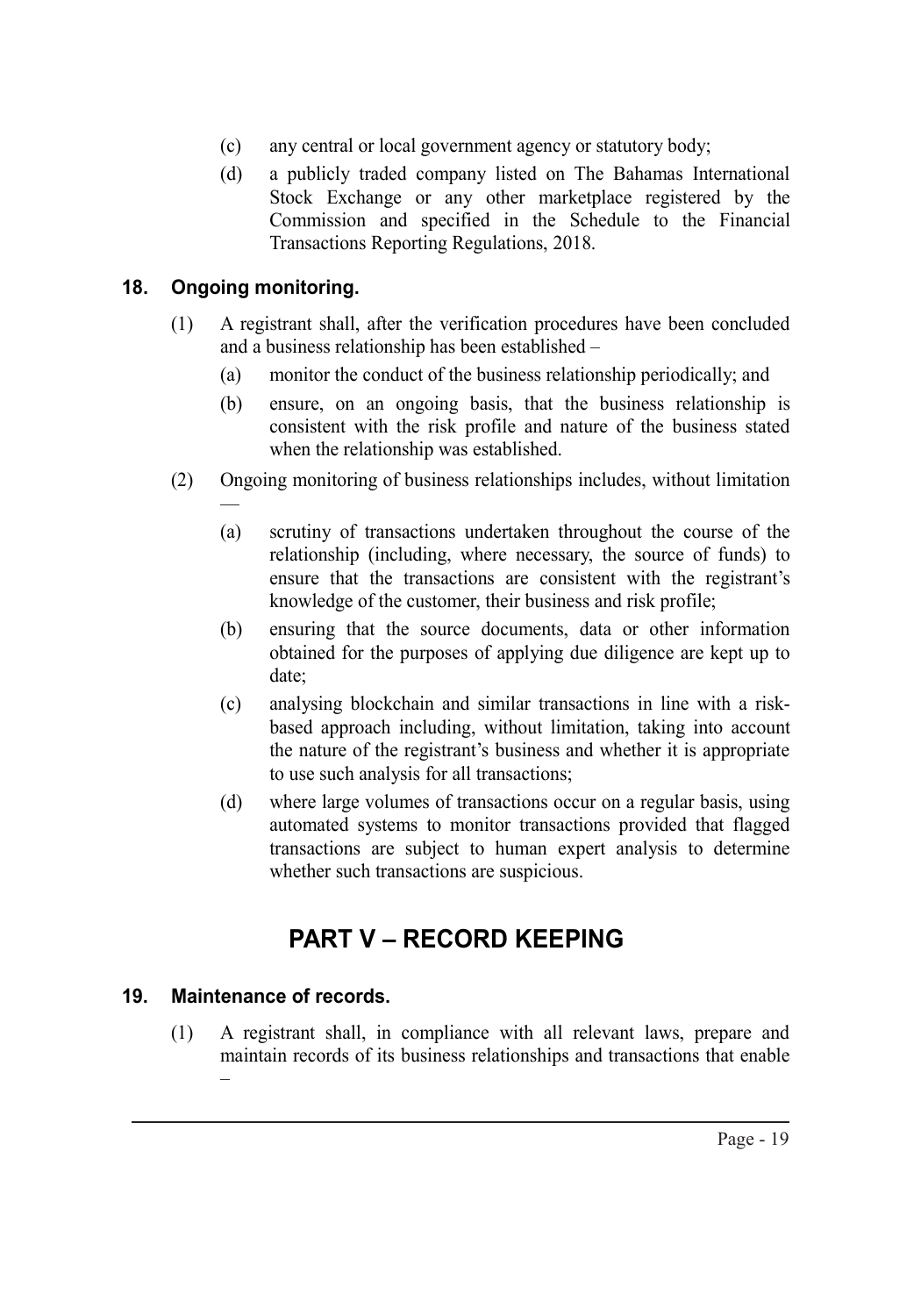- (a) competent third parties to assess the registrant's compliance with anti-money laundering, countering the financing of terrorism and countering the financing of proliferation policies and procedures;
- (b) transactions effected through the registrant to be reconstructed;
- (c) the registrant to satisfy court orders or enquiries from the Commission or appropriate authorities; and
- (d) the identification of customers.
- (2) A registrant shall keep all records required to be maintained by these Rules, for a period of seven years from the date that the customer ceases to be a facility holder.
- (3) For the purpose of paragraph (2), a person ceases to be a facility holder from the date of –
	- (a) the carrying out of a one-off transaction or the last transaction in a series of transactions;
	- (b) the closing of the account(s) or the ending otherwise of the business relationship; or
	- (c) the commencement of proceedings to recover debts payable on insolvency.
- (4) The seven-year period referred to in paragraph (2) commences on the date of the completion of the last transaction where formalities to end a business relationship have not been undertaken but a period of seven years has elapsed since the date of the last transaction.
- (5) Where the registrant is a company that is being liquidated, the liquidator shall retain the relevant records of the regulated person for the balance of the prescribed period remaining at the date of dissolution.
- (6) A registrant may maintain records in the form of original documents or other electronic media provided—
	- (a) there are appropriate internal controls in place to guard against the risk of loss, damage, destruction or falsification
	- (b) such method provides a means to furnish promptly to the Commission upon request legible, true and complete copies of those records; and

the registrant has suitable back-up and disaster recovery programs.

#### **20. Transaction records.**

A registrant shall maintain transaction records containing –

(a) a description of the nature of the transaction;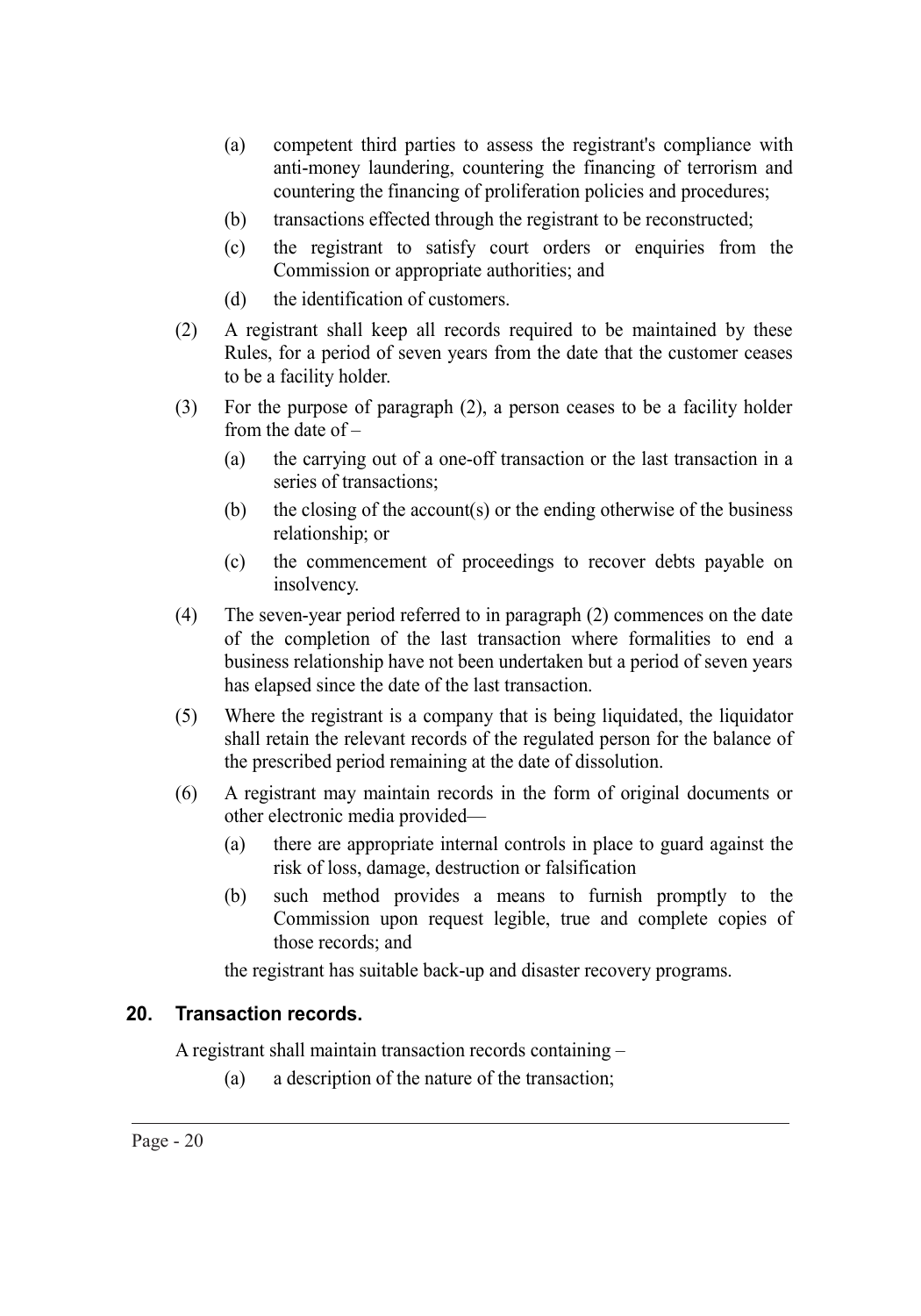- (b) details of the transaction, including the amount of the transaction and the denomination of the currency;
- (c) the date on which the transaction was conducted;
- (d) the identification verification details of the parties to the transaction;
- (e) the public keys (or equivalent identifiers) of relevant parties;
- (f) where applicable, information on the facility through which the transaction was conducted and any other facility directly involved in the transaction; and
- (g) the files, business correspondence, and records connected to the facility.

# **21. Other records.**

A registrant shall maintain records of –

- (a) suspicions raised internally by the Money Laundering Reporting Officer, but not disclosed to the relevant authorities;
- (b) suspicions which the Financial Intelligence Unit, the Commissioner of Police, or the relevant supervisory authority have advised are of no interest; and
- (c) findings of inquiries conducted by the regulated person into unusual activity.

# **PART VI – MISCELLANEOUS**

## **22. Education and training.**

- (1) A registrant shall take appropriate measures to ensure that every employee is aware of –
	- (a) the policies and procedures put in place to detect and prevent money laundering, to counter the financing of terrorism and to counter the financing of proliferation, including those for the identification, record keeping, detection of unusual and suspicious transactions and internal reporting; and
	- (b) the anti-money laundering, countering the financing of terrorism and countering the financing of proliferation legislative framework.
- (2) A registrant shall ensure that—